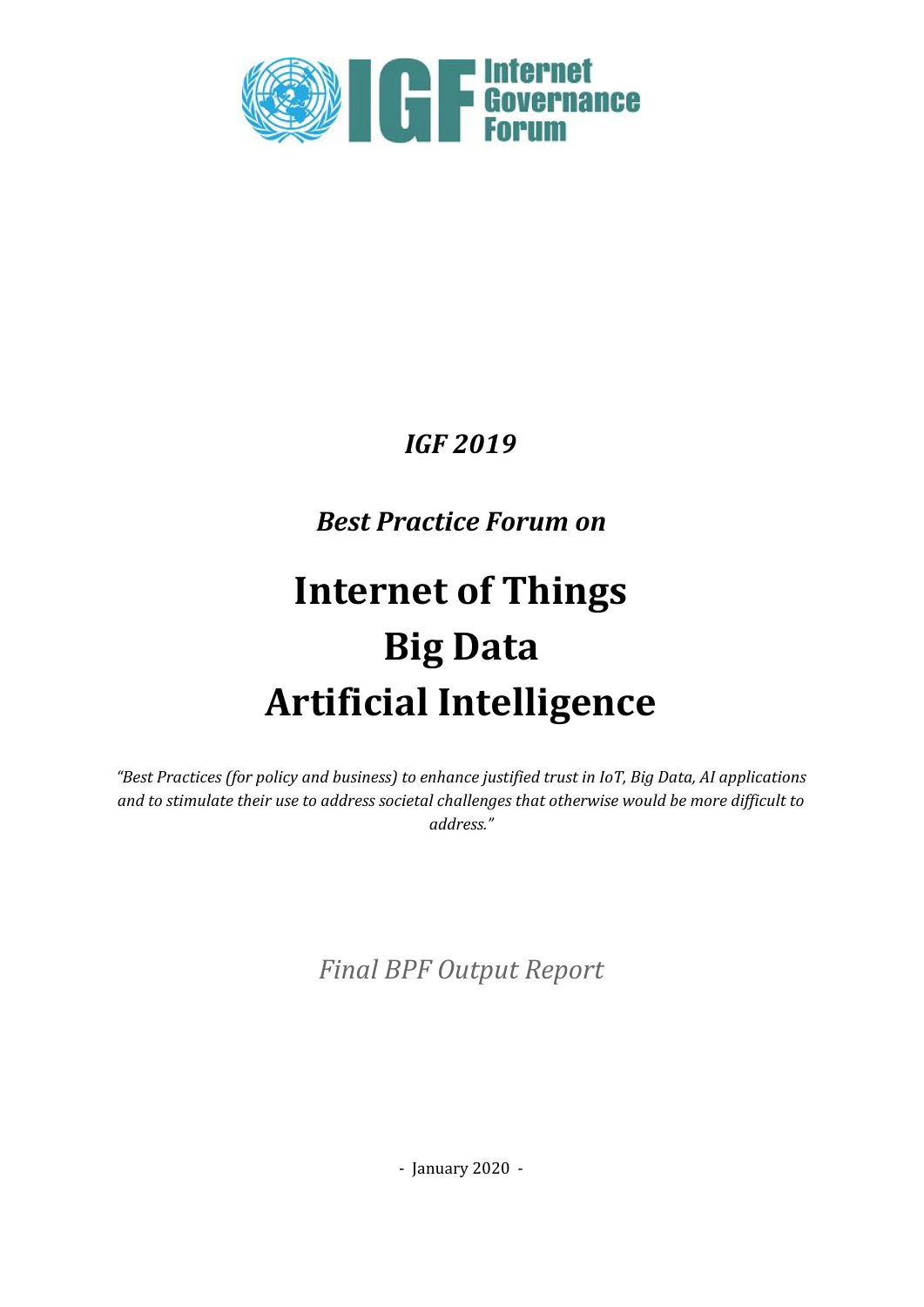# <span id="page-1-0"></span>**Acknowledgements**

The *Best Practice Forum on Internet of Things, Big Data, Artificial Intelligence (BPF IoT, Big Data, AI)* is an open multistakeholder group conducted as an intersessional activity of the *Internet Governance Forum (IGF)*. This report is the output of the IGF2019 BPF IoT, Big Data, AI and is the product of the collaborative work of many.

Facilitators of the BPF IoT, Big Data, AI:

Ms. Concettina CASSA, MAG BPF Co-coordinator Mr. Alex Comninos, BPF Co-coordinator Mr. Michael Nelson, BPF Co-coordinator Mr. Wim Degezelle, BPF Consultant

The BPF document was developed through open discussions on the BPF mailing list and virtual meetings. We would like to acknowledge participants to these discussions for their input. The BPF would also like to thank all who submitted input through the BPF's Call for contributions. More on the BPF process on the 2019 BPF IoT, Big Data, AI [webpage.](https://www.intgovforum.org/multilingual/content/bpf-internet-of-things-iot-big-data-and-artificial-intelligence-ai)

The BPF would like to thank the panelists and participants to the BPF IoT, Big Data, AI workshop at IGF2019 in Berlin. Their discussion provided additional input for this report. Workshop panelists: Christine Tan (FIOT Open Lab), Olivier Bringer (European Commission), David Salomão (INCM), Raymond Onuoha (Research ICT Africa), Bruna Martins dos Santos (CodingRights), Emanuela Girardi (Pop AI), Evelyne Tauchnitz (Centre for Technology and Global Affairs, University of Oxford), Marco Zennaro (workshop Rapporteur).

Workshop online moderator: June Parris; Workshop Rapporteur: Marco Zennaro [\(report\)](https://www.intgovforum.org/multilingual/content/bpf-internet-of-things-iot-big-data-and-artificial-intelligence-ai-0) A [recording](https://www.intgovforum.org/multilingual/content/igf-2019-%E2%80%93-day-3-%E2%80%93-estrel-saal-c-%E2%80%93-bpf-internet-of-things-iot-big-data-and-artificial) of this meeting is available online.

Report editor: Wim Degezelle

#### Disclaimer:

The IGF Secretariat has the honour to transmit this paper prepared by the 2019 Best Practice Forum on IoT, Big Data, AI. The content of the paper and the views expressed therein reflect the BPF discussions and are based on the various contributions received and do not imply any expression of opinion on the part of the United Nations.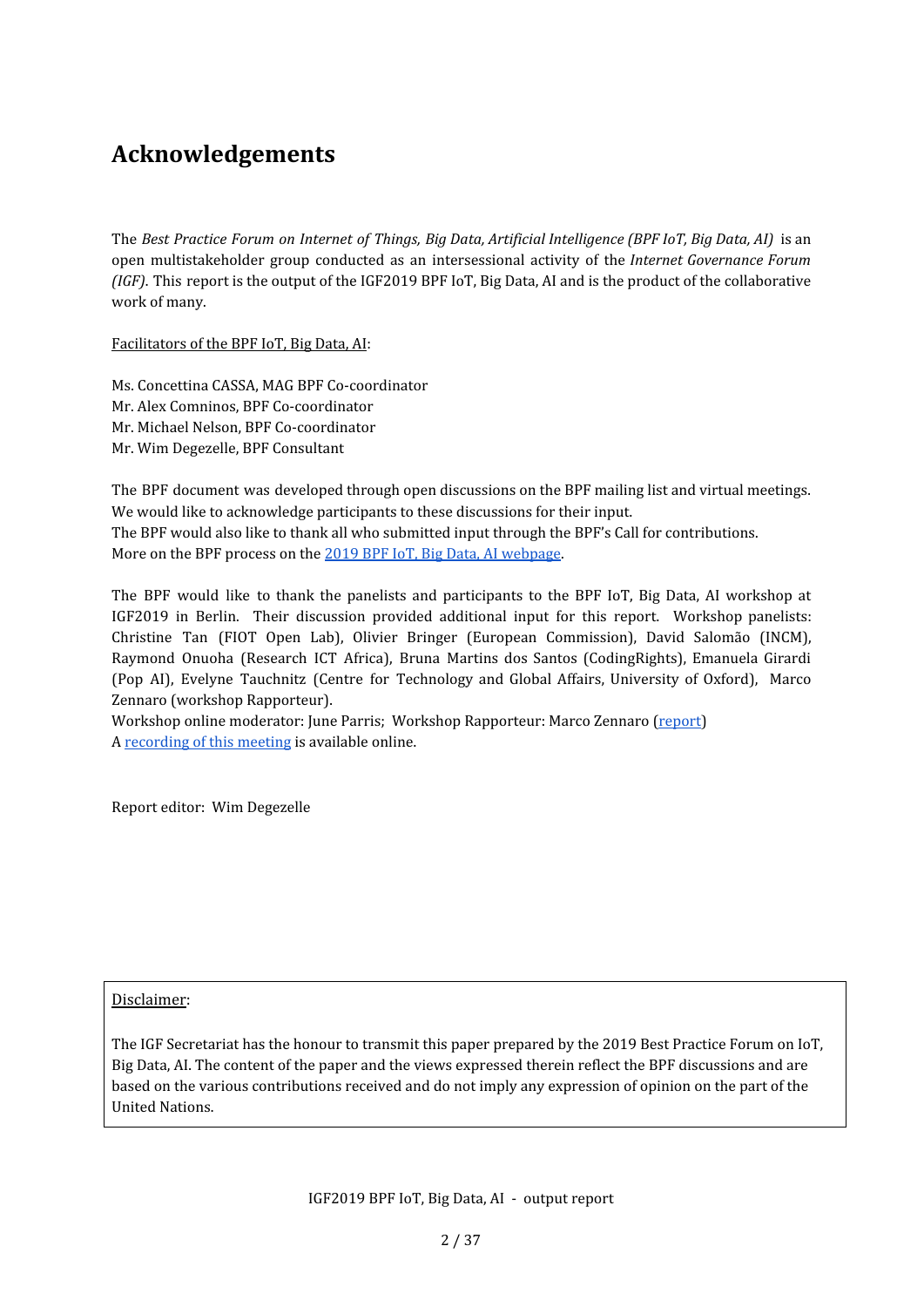# **IGF 2019 Best Practice Forum Internet of Things, Big Data, Artificial Intelligence**

# <span id="page-2-0"></span>**Table of Contents**

| <b>Acknowledgements</b>                                                                        | $\overline{2}$ |
|------------------------------------------------------------------------------------------------|----------------|
| <b>Table of Contents</b>                                                                       | 3              |
| <b>Executive Summary</b>                                                                       | 5              |
| I. Introduction                                                                                | 8              |
| 1. Best Practice Forums at the Internet Governance Forum (IGF)                                 | 8              |
| 2. Scope of the BPF IoT, Big Data, AI                                                          | 8              |
| 3. Objectives of the IGF2019 BPF IoT, Big Data, AI                                             | 9              |
| An opportunity to bring stakeholder experience to the policy debate                            | 9              |
| Building on the IGF2018 BPF IoT, Big Data, AI                                                  | 10             |
| IGF2019 IoT, Big Data, AI to address societal challenges                                       | 11             |
| II. Opportunities                                                                              | 13             |
| <b>III. Policy Challenges</b>                                                                  | 16             |
| Policy Challenge 1 - Enhancing justified trust in IoT, Big Data, AI, to stimulate their use to |                |
| address societal challenges that otherwise would be difficult to address.                      | 17             |
| Introduction                                                                                   | 17             |
| Trust - a universal concept                                                                    | 17             |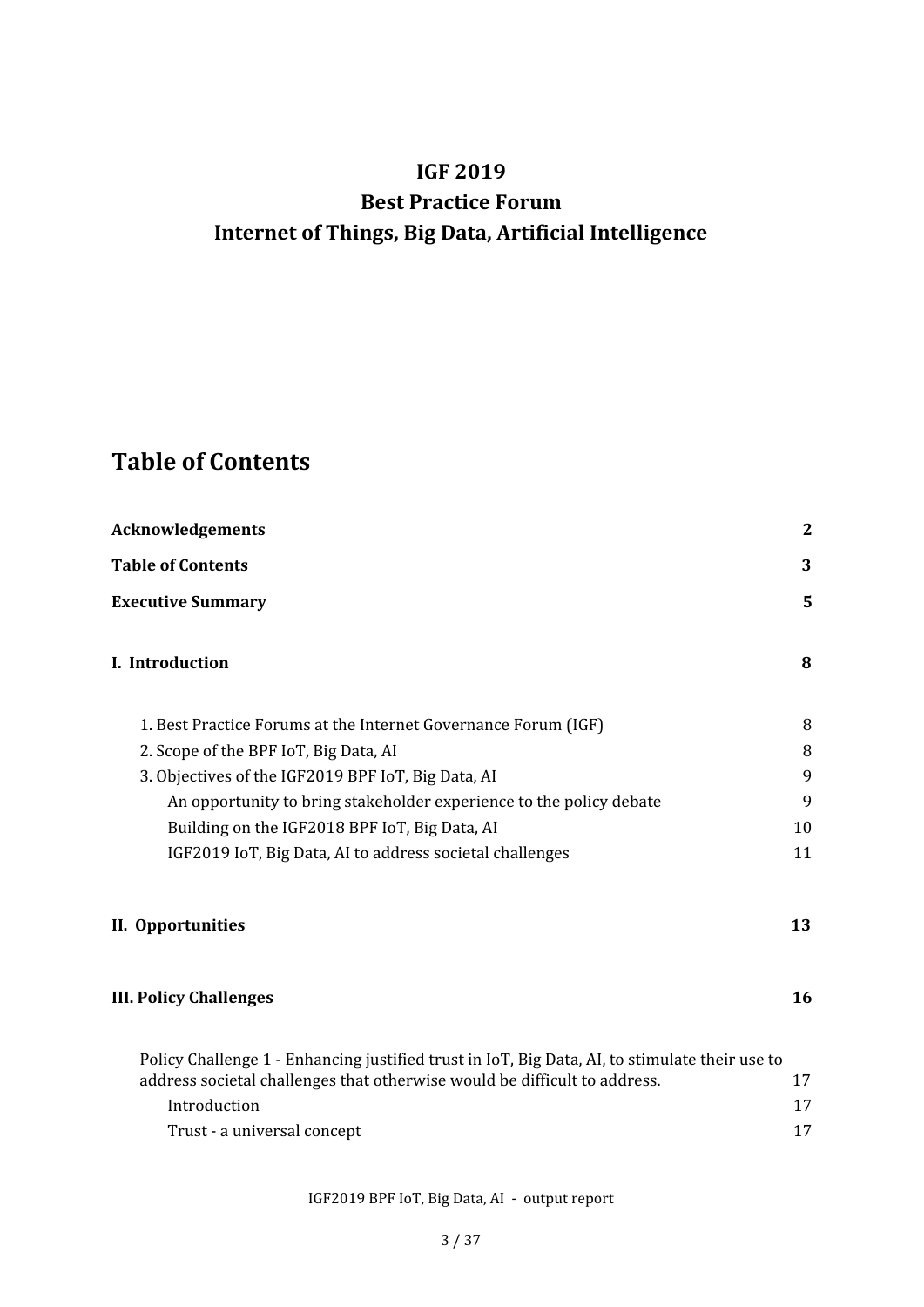| Trust - A multi-layered concept                      | 18. |
|------------------------------------------------------|-----|
| A correct (and justified) trust in IoT, Big Data, AI | 20  |
| A hierarchy of trust in IoT, Big Data, AI?           | 21. |
| Conclusion                                           | 22. |
| Best Practices to address Policy Challenge 1         | 23  |

| Policy Challenge 2 - Stimulating the uptake and use of IoT, Big Data, AI applications to |     |
|------------------------------------------------------------------------------------------|-----|
| achieve positive policy outcomes to address societal challenges                          | 26  |
| Introduction                                                                             | 26  |
| "Positive policy outcome"                                                                | 26  |
| Stimulating IoT, Big Data, AI for positive policy outcomes                               | 26  |
| Concerns, unintended outcomes and side-effects                                           | 27  |
| Best Practices to address Policy Challenge 2                                             | 30. |

| Policy Challenge 3 - The collection and use of data generated, collected and analysed by IoT, |    |
|-----------------------------------------------------------------------------------------------|----|
| Big Data, AI applications.                                                                    | 33 |
| Introduction                                                                                  | 33 |
| Policy issues, questions and considerations                                                   | 34 |
| Best Practices to address Policy Challenge 3                                                  | 36 |
|                                                                                               |    |

#### **Links and [resources](#page-36-0) [38](#page-36-0)**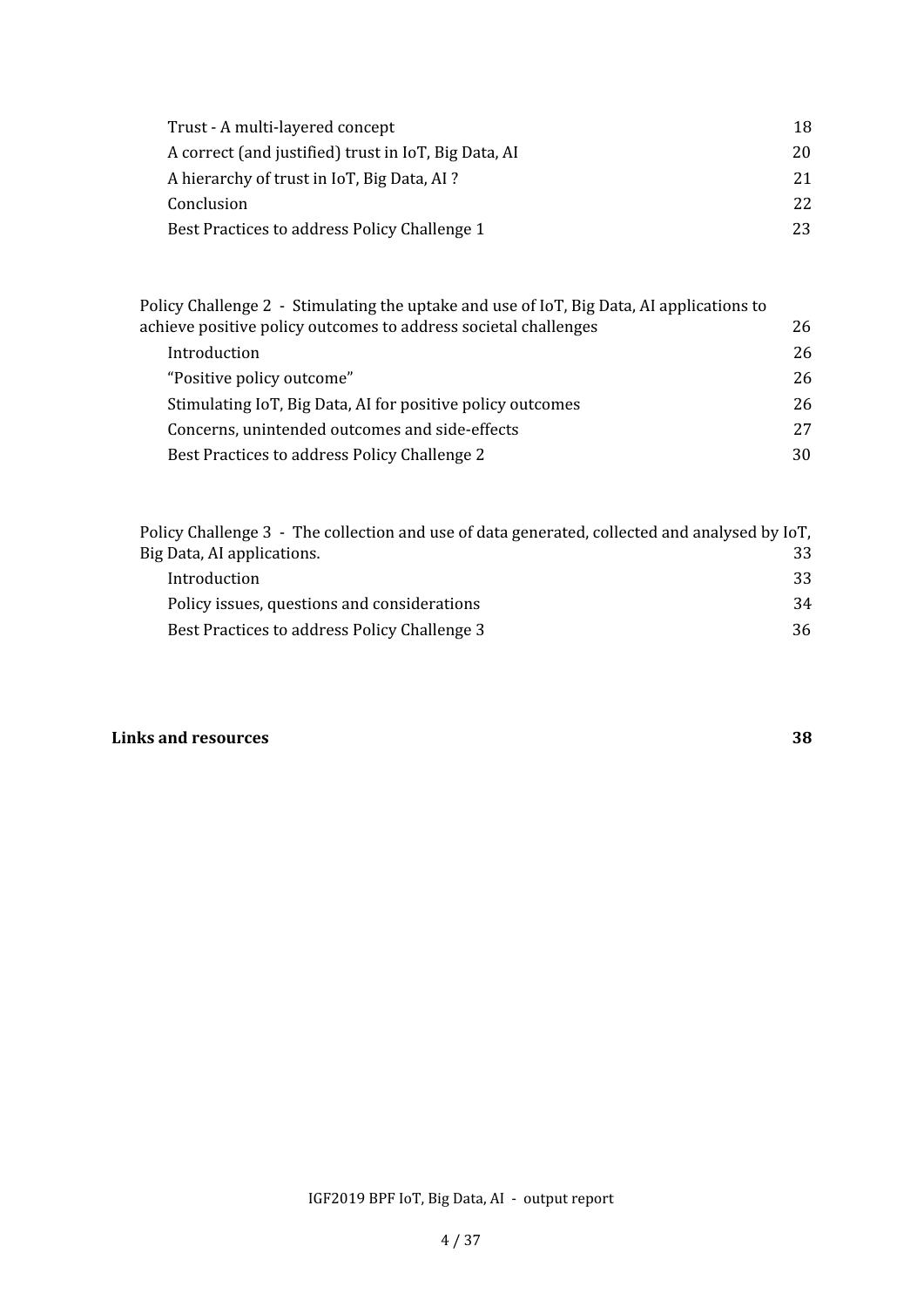### <span id="page-4-0"></span>**Executive Summary**

#### Introduction

The IGF *Best Practice Forums (BPFs)* provide a platform for experts and stakeholders to exchange and discuss best practices in addressing Internet policy issues in a collaborative, bottom-up manner. BPFs prepare their work in a series of intersessional discussions that culminate in a workshop at the annual meeting of the *Internet Governance Forum (IGF).* BPFs intend to contribute to an understanding of global good practice, inform policy discussions, standards development, business decisions, as well as public understanding, awareness, and discourse.

The *BPF on Internet of Things (IoT), Big Data and Artificial Intelligence (AI)* focusses on where these technologies meet in an internet context, and how Internet governance can stimulate their development and widespread use, as well as help to avoid unintended negative side-effects.

#### Building on the IGF2018 BPF IoT, Big Data, AI

The IGF2019 BPF IoT, Big Data, AI can build on the work done in 2018. The [IGF2018](https://www.intgovforum.org/multilingual/content/bpf-internet-of-things-iot-big-data-and-artificial-intelligence-ai-2018) BPF IoT, Big [Data,](https://www.intgovforum.org/multilingual/content/bpf-internet-of-things-iot-big-data-and-artificial-intelligence-ai-2018) AI compiled a set of best practices to facilitate the stakeholder dialogue on issues pertaining to the application of the new technologies in an internet context.

#### IoT, Big Data, AI to address societal challenges - endless opportunities

IoT, Big Data, AI have an enormous potential and already play an increasing role in addressing societal challenges. The new technologies may improve existing solutions, make them more efficient, or make it possible to approach issues in a totally new and more effective way. IoT, Big Data, AI applications can also empower people who today, for a variety of reasons, may have limited possibilities to act or influence. The examples showcased in the BPF report are only a snapshot of an endless and growing range of opportunities and applications.

In almost every facet of today's world, there are examples of how the new technologies are or can be used. IoT, Big Data, AI applications can be enablers to make progress in different, in almost all, SDG areas. Using IoT, Big Data, AI can improve cybersecurity, e.g. by making use of records of previous data attacks to recognise suspicious activity faster. IoT, Big Data, AI applications can empower internet users to manage their own lives the way they want them. Other examples are the use of IoT, Big Data, AI for civil protection, smart cities, health, etc.

#### IoT, Big Data, AI to address societal challenges - policy challenges

From policy and decision makers is expected that they face current and future challenges. They should guide us by dealing with a series of pertinent policy questions and providing future proof answers that address today's concerns but remain relevant for applications of the IoT, Big Data, AI that are yet to be discovered.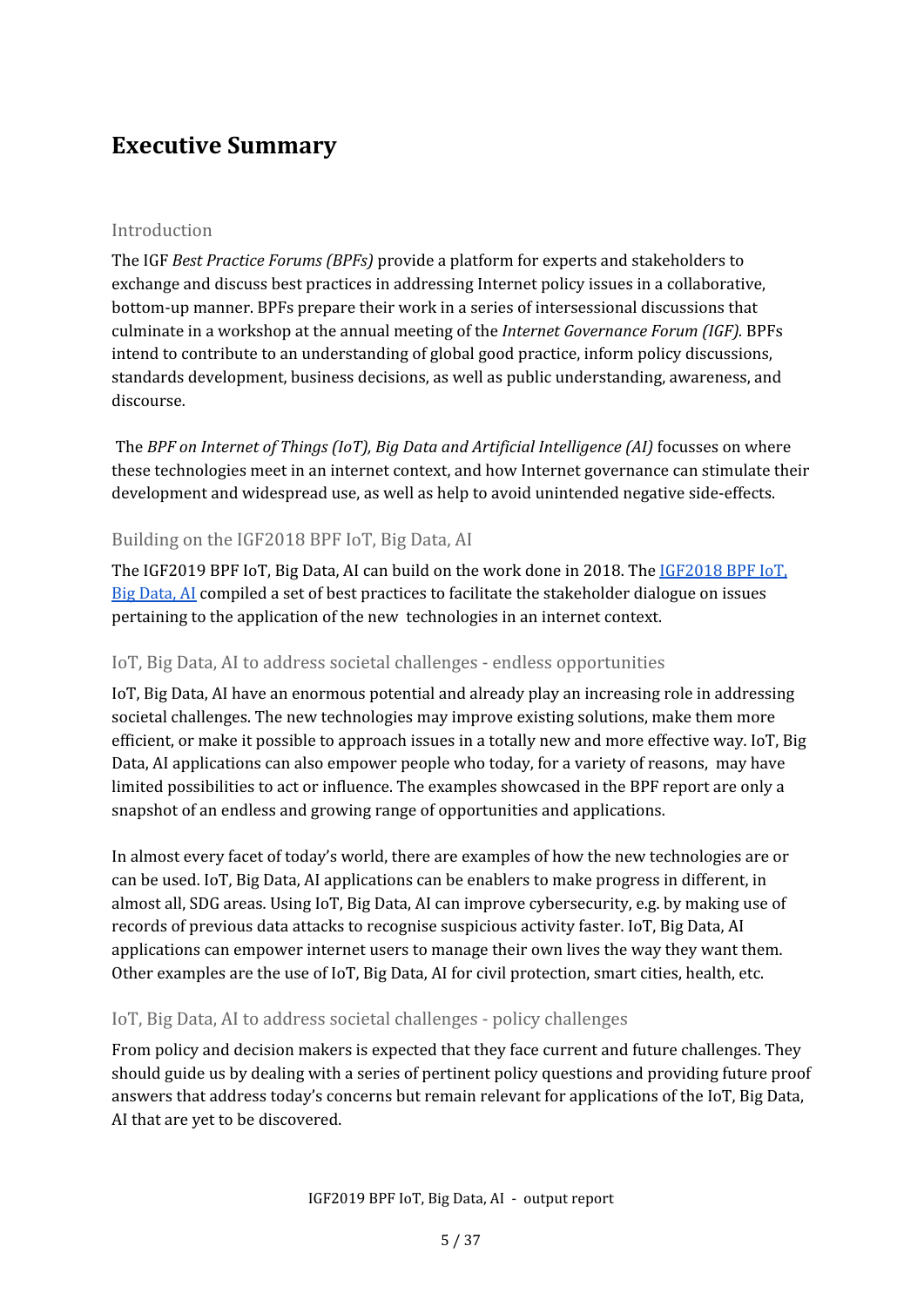The BPF identified identified three clusters of policy challenges: **trust** in the technologies and applications, their **use and uptake** and concerns related to the collection, management and use of **data**.

- Policy Challenge 1 Enhancing justified trust in IoT, Big Data, AI, to stimulate their use to address societal challenges that otherwise would be difficult to address.
- Policy Challenge 2 Stimulating the uptake and use of IoT, Big Data, AI applications to achieve positive policy outcomes to address societal challenges.
- Policy Challenge 3 The collection and use of data generated, collected and analysed by IoT, Big Data, AI applications.

In its discussions the BPF further refined the three broad policy challenges to come to a better understanding of what positive actions are needed and what concerns need to be addressed, and collected examples of best practices and relevant initiatives.

#### Enhancing justified trust in IoT, Big Data, AI

Trust in Iot, Big Data, AI is important for the development and uptake of new and improved solutions that are based on applications of these technologies to address societal challenges. This trust, however, is a multi-layered concept, and establishing the right balance between the different dimensions can upto a certain degree be influenced by policy choices. The BPF called this balance: *"correct (and justified) trust" : that is, neither too little trust (preventing benefits from being realised) nor too much trust (exposing unsuspecting users to undesired risk).*

The policy challenge 'enhancing trust in IoT, Big Data, AI can be formulated as follows:

- 1. Be aware of the importance of trust and of its multi-layered character,
- 2. Understand the balances and trade-offs between different layers,
- 3. Based on 1 & 2 make policy choices and take initiatives to enhance trust.

#### Stimulating the use and uptake of IoT, Big Data, AI

IoT, Big Data, AI and their applications have a huge potential when it comes to contributing to solving day to day societal challenges. Policy and decision makers therefore need to reflect on what actions and initiatives can be taken to support the new technologies, but also, what concerns need to be addressed. The BPF identified the following:

1. Stimulating the development of IoT, Big Data, AI applications;

2. Stimulating the use and uptake of IoT, Big Data, AI applications;

Concerns:

- 3. Algorithms may possess a bias towards the past;
- 4. Algorithms may reinforce views and biases of the developers;
- 5. Unequal access to the benefits of IoT, Big Data, AI;
- 6. Distribution of risks;
- 7. Ethics and Fundamental Rights.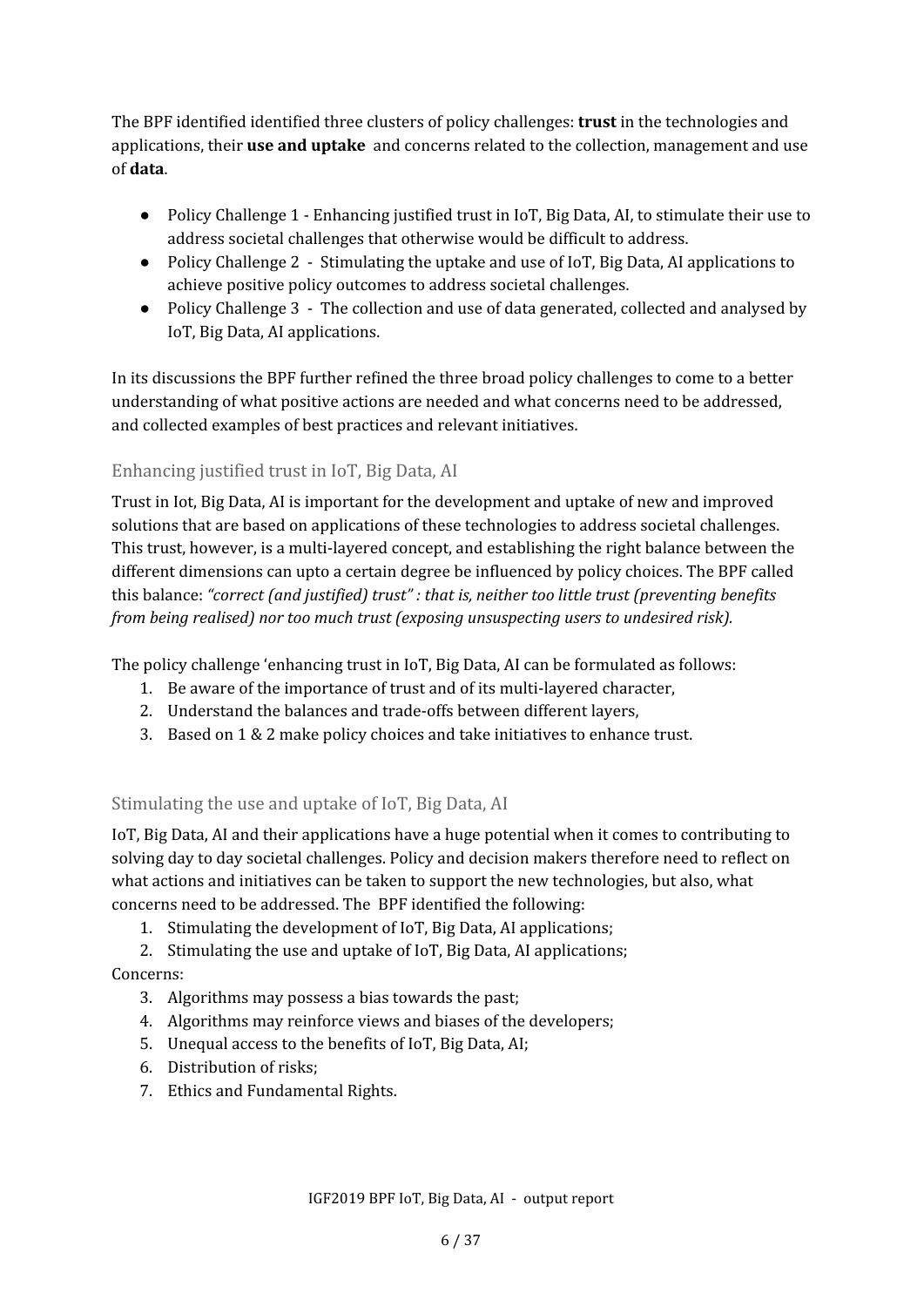#### Collection and use of data, generated, collected and analysed by IoT, Big Data, AI applications

The increase of computing power makes that unseen quantities of data can be analysed in ever shorter time and at lower cost. The growth of the internet, the polarity of social platforms, and the roll-out of the IoT make that enormous quantities of data are generated. This data, often combined data from different sources, are analysed using AI technologies to gain insight, draft conclusions and take decisions. One step further, systems based on AI technology are fed with large amounts date to train them in machine learning and automated decision making. There's a wide range of policy issues and concerns directly linked to the collection, management, and use of data in an IoT, Big Data, AI context. The BPF identified following:

- 1. Data quality;
- 2. Impact of legislation on data quality and accuracy;
- 3. Respecting privacy;
- 4. Data ownership;
- 5. Data availability and digital data divides;
- 6. Data sharing and the free flow of data.

Links and resources IGF2019 BPF IoT, Big Data, AI

[Webpage](https://www.intgovforum.org/multilingual/content/bpf-internet-of-things-iot-big-data-and-artificial-intelligence-ai)

IGF2019 BPF IoT, Big Data, AI workshop [Agenda](https://www.intgovforum.org/multilingual/content/bpf-internet-of-things-iot-big-data-and-artificial-intelligence-ai-0) and report **[Recording](https://youtu.be/I398qfiRIbs)** 

IGF2019 BPF IoT, Big Data, AI Survey [Compilation](https://www.intgovforum.org/multilingual/filedepot_download/8398/1914) survey feedback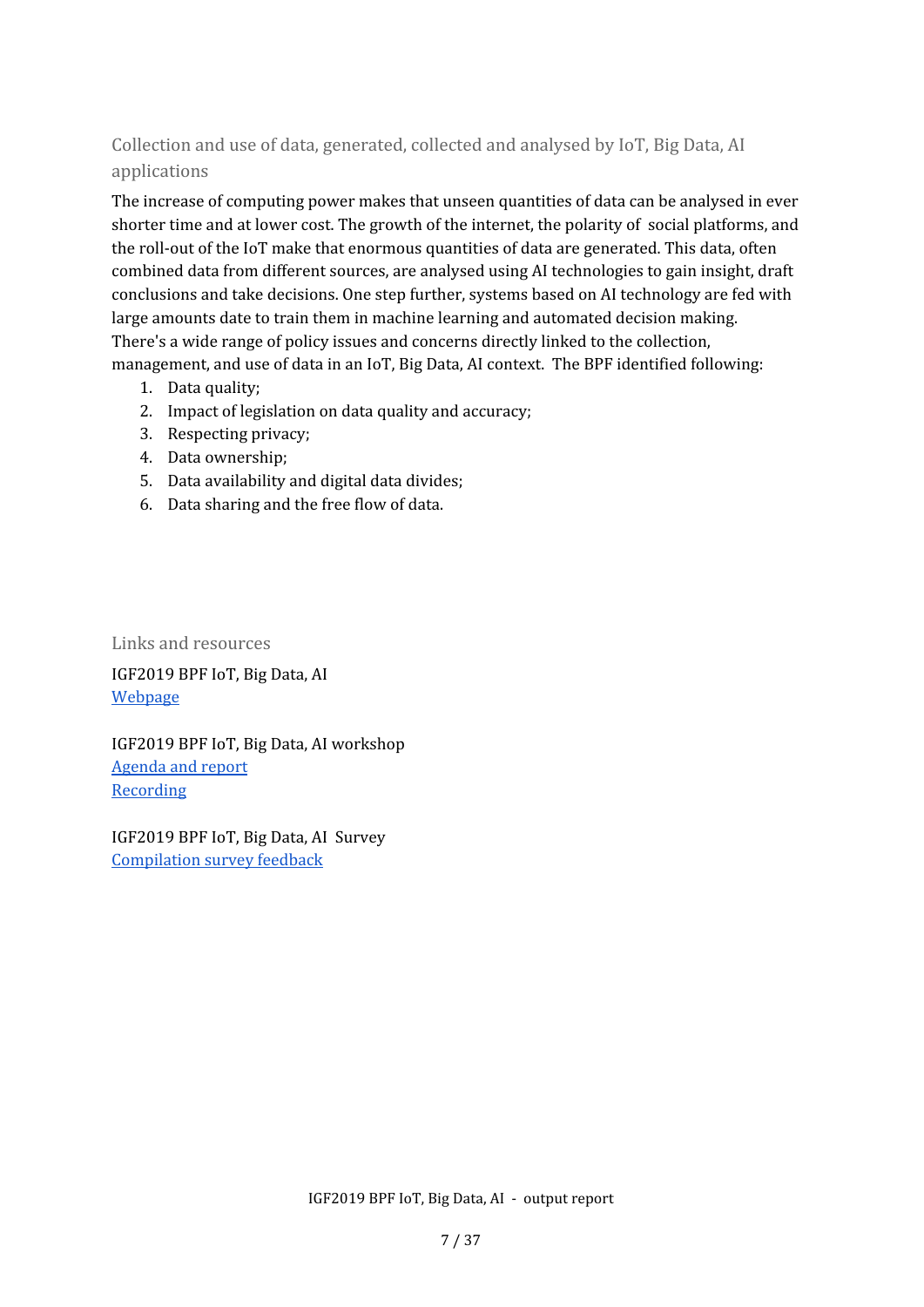# <span id="page-7-0"></span>**I. Introduction**

### <span id="page-7-1"></span>**1. Best Practice Forums at the Internet Governance Forum (IGF)**

The *Internet Governance Forum (IGF)* is a global forum where governments, civil society, the technical community, academia, the private sector, and independent experts discuss Internet governance and policy issues. $^{\rm 1}$  The annual IGF meeting is organized by a Multistakeholder Advisory Group (MAG) under the auspices of the United Nations Department of Economic and Social Affairs (UN DESA). The 14th annual IGF meeting took place in Berlin, Germany, from 25 to 29 November 2019.

The IGF *Best Practice Forums (BPFs)* provide a platform for experts and stakeholders to exchange and discuss best practices in addressing Internet policy issues in a collaborative, bottom-up manner. BPFs prepare their work in a series of intersessional discussions that culminate in a workshop at the IGF's annual meeting and a BPF output document. BPFs intend to contribute to an understanding of global good practice, inform policy discussions, standards development, business decisions, as well as public understanding, awareness, and discourse.

### <span id="page-7-2"></span>**2. Scope of the BPF IoT, Big Data, AI**

Internet of Things (IoT), Big Data, and Artificial Intelligence (AI) discussions are present in many fields, both in the on- and offline world. The *BPF on Internet of Things (IoT), Big Data and Artificial Intelligence (AI)* focusses on where these technologies meet in an internet context, and how Internet governance can stimulate their development and widespread use, as well as help to avoid unintended negative side-effects.

Each of the three technologies are being used in many different ways in many different fields. The focus of the BPF is on where all three technologies are being used in concert, for example where the Internet is used to collect data (e.g. generated by IoT devices or social platforms) which is then analysed with the use of artificial intelligence and machine learning technologies. In other words, rather than trying to cover all the issues that can be situated in any of the areas in the entire Venn Diagram below, we will focus on the overlap in the middle. In this, we are aware that the overlap will grow, and the edges (where IoT is not relating to big data, or does not become part of AI applications) are blurry, at best. Sometimes a link with the Internet is obvious, sometimes less clear and diffuse. Therefore the BPF is not too strict on what is within and what is not within its scope, as the concerns, expertise and best practices pertaining to the use of IoT, Big Data or AI separately remain relevant when the three technologies are used in

<sup>&</sup>lt;sup>1</sup> IGF website: [http://www.intgovforum.org](http://www.intgovforum.org/) - the IGF is one of the key outcomes of the World Summit for the Information Society (WSIS).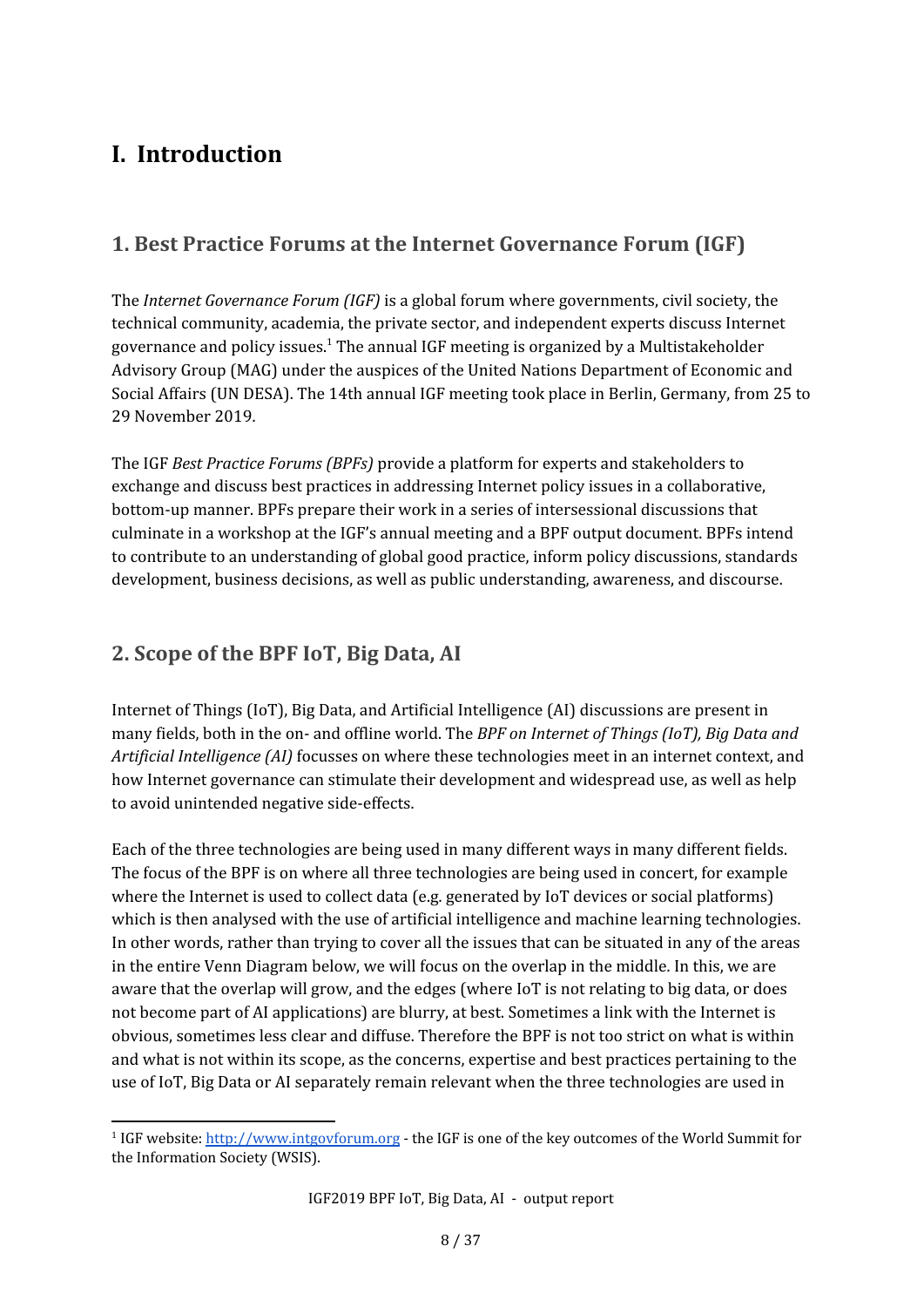concert in an internet context. For example, learned best practices for the 'offline' application of AI and machine learning remain relevant when AI is applied in a similar way to analyse large amounts of data generated in real time on the internet.



Focus of the BPF: where IoT, Big Data, AI are being used in concert.

### <span id="page-8-0"></span>**3. Objectives of the IGF2019 BPF IoT, Big Data, AI**

#### <span id="page-8-1"></span>An opportunity to bring stakeholder experience to the policy debate

The BPF document is intended to inform policy discussions. It describes different issues and reflects on ongoing discussions, and is tailored to be useful for an audience of policy makers, including those who do not deal with technology on a day-to-day basis. The output generated by a BPF is the result of an open processes and thrives on bottom-up input and experiences sharing by different stakeholders.

In his statement to IGF 2018 in Paris, UN Secretary-General Guterres called upon the IGF community to (i) extent from multistakeholder to multidisciplinary, (ii) create shared language and references, and (iii) include and amplify the weak and missing voices. The BPF takes these recommendations to heart.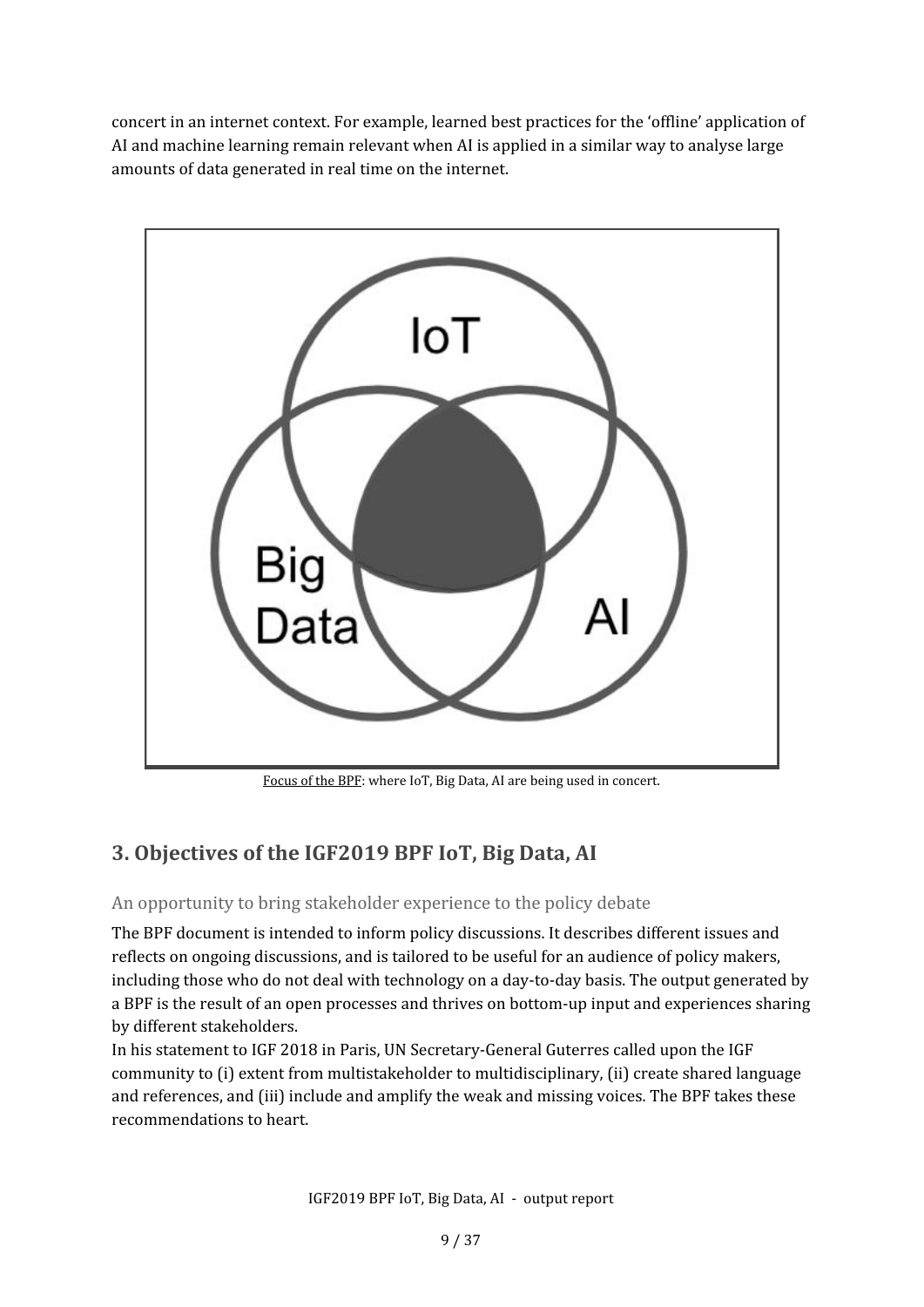<span id="page-9-0"></span>Building on the IGF2018 BPF IoT, Big Data, AI

The IGF2019 BPF IoT, Big Data, AI can build on the work done in 2018. The IGF2018 BPF IoT, Big Data, AI compiled a set of best practices to facilitate the stakeholder dialogue on issues pertaining to the application of the new technologies in an internet context.

|                                                                                                        | 2018 BPF IoT, Big Data, AI                                                                                                                                                                                                                                                                                                                                                                                                                                                                              |  |  |
|--------------------------------------------------------------------------------------------------------|---------------------------------------------------------------------------------------------------------------------------------------------------------------------------------------------------------------------------------------------------------------------------------------------------------------------------------------------------------------------------------------------------------------------------------------------------------------------------------------------------------|--|--|
| Facilitating stakeholder dialogue on issues pertaining to IoT, Big Data, AI in an Internet<br>context. |                                                                                                                                                                                                                                                                                                                                                                                                                                                                                                         |  |  |
|                                                                                                        | Identified best practices                                                                                                                                                                                                                                                                                                                                                                                                                                                                               |  |  |
| 1.                                                                                                     | <b>Define terms narrowly</b> so that it is clear for policy makers and stakeholders what aspects of<br>the technologies they are discussing. Not doing so can lead to sweeping generalisations or<br>proposals that are meant to address a problem with a narrow technology or specific<br>application that could have a range of unintended consequences. Worse, conflating different<br>technologies and different applications will cause discussions to lose focus and is likely to<br>create fear. |  |  |
| 2.                                                                                                     | Be ecumentical about technolgy (or "Strive to be technology-neutral"), because<br>technologies are changing so quickly and because potential problems with a specific                                                                                                                                                                                                                                                                                                                                   |  |  |
|                                                                                                        | application of a technology may or may not develop (or may be solved rapidly), it is dangerous<br>and unproductive to try to write laws and regulations that cover one specific type of<br>technology or one specific type of application. Best practices should focus on what an<br>application DOES not on how the technology DOES IT.                                                                                                                                                                |  |  |
| 3.                                                                                                     | Collaborate to ensure that these technologies are deployed in ways that protect user privacy<br>and security, and network resiliency while fostering innovation. Stakeholders should                                                                                                                                                                                                                                                                                                                    |  |  |
|                                                                                                        | communicate openly about the impact new technologies have on the public and existing<br>networks and find ways to work together to develop future-looking policies.                                                                                                                                                                                                                                                                                                                                     |  |  |
| 4.                                                                                                     | Consider ethics and human rights when applying IoT, Big Data, and AI from the outset in                                                                                                                                                                                                                                                                                                                                                                                                                 |  |  |
| 5.                                                                                                     | the development, deployment and use phases of the life cycle.<br>Watch out for bias and incomplete data sets that may reflect only a small subset of the "real                                                                                                                                                                                                                                                                                                                                          |  |  |
|                                                                                                        | world" due to the Digital Divide, due to national regulations that restrict the export of                                                                                                                                                                                                                                                                                                                                                                                                               |  |  |
|                                                                                                        | consumer data, due to marketing decisions to only focus on certain geographies,                                                                                                                                                                                                                                                                                                                                                                                                                         |  |  |
|                                                                                                        | demographics, or industry sectors. In some cases, statistical techniques can weight data to<br>compensate for some problems. But in ALL cases, the limits of the data and Big Data analysis<br>should be recognized.                                                                                                                                                                                                                                                                                    |  |  |
| 6.                                                                                                     | Make privacy and transparency a policy goal and a business practice. Potential problems                                                                                                                                                                                                                                                                                                                                                                                                                 |  |  |
|                                                                                                        | must be recognized before they become serious. Transparency is one of the most effective                                                                                                                                                                                                                                                                                                                                                                                                                |  |  |
|                                                                                                        | ways to nurture trust, and can for example be achieved by the publication of transparency                                                                                                                                                                                                                                                                                                                                                                                                               |  |  |
|                                                                                                        | reports and such reports are likely to become more common and more detailed as the IoT<br>enables data collection about more intimate aspects of our lives.                                                                                                                                                                                                                                                                                                                                             |  |  |
| 7.                                                                                                     | Ensure that systems are adequately secured before they get to the market. A balance will                                                                                                                                                                                                                                                                                                                                                                                                                |  |  |
|                                                                                                        | need to be found to distinguish "flaws resulting from irresponsible behavior" to flaws that<br>could not be foreseen at the time, whereas system development has followed good practice -<br>industry self-regulation may be the best way forward as to avoid regulation that is stalling<br>innovation.                                                                                                                                                                                                |  |  |
| 8.                                                                                                     | Foster technologies and business practices that empower SMEs. The growth of edge                                                                                                                                                                                                                                                                                                                                                                                                                        |  |  |
|                                                                                                        | computing and "serverless computing" promises to give SMEs much cheaper and simpler ways                                                                                                                                                                                                                                                                                                                                                                                                                |  |  |
|                                                                                                        | to create the software needed to exploit the power of the data generated by the Internet of<br>Things. The best response to the threat of "Data Dominance" is not regulating monopolies, it is<br>ensuring their are not monopolies by ensuring vibrant competition.                                                                                                                                                                                                                                    |  |  |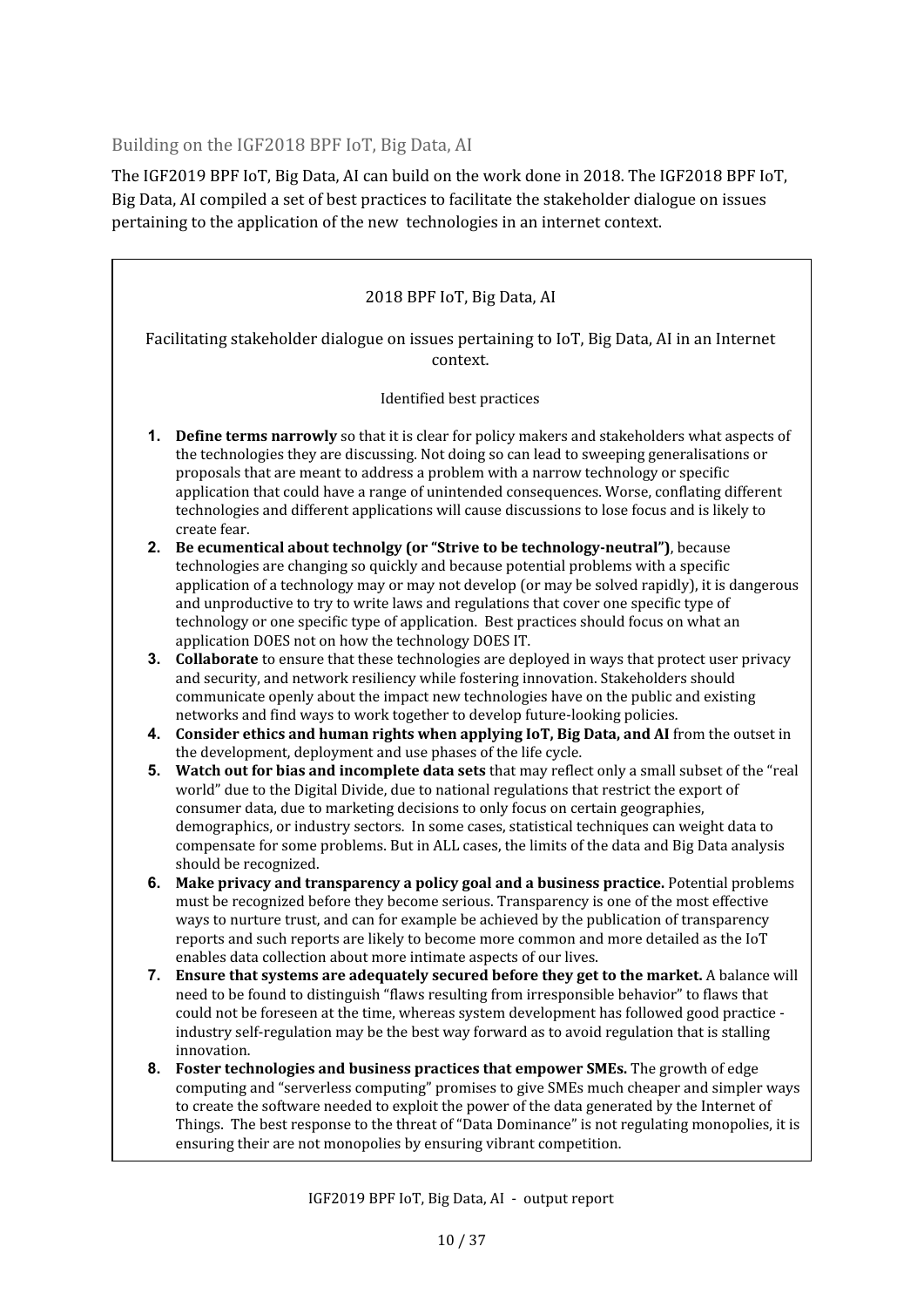#### <span id="page-10-0"></span>IGF2019 IoT, Big Data, AI to address societal challenges

Building on the work done in 2018 the BPF in 2019 decided to focus on the potential of the new technologies to contribute to addressing societal challenges. Starting from the MAG agreed proposal<sup>2</sup>, the BPF developed the following overarching narrative for the 2019 work and report:

#### Overarching narrative BPF2019 IoT, Big Data, AI

*"Best Practices (for policy and business) to enhance justified trust in IoT, Big Data, AI applications and to stimulate their use to address societal challenges that otherwise would be more dif icult to address."*

The policy questions pertaining to the use of IoT, Big Data, AI applications to address societal challenges identified in the BPF report have been clustered under three main themes:

- (1) **Trust** in IoT, Big Data, AI applications;
- (2) **Using** IoT, Big Data, AI;
- (3) **Data** collection and use.

The three clusters are chosen to structure the document and the work of the BPF. They are to a certain extent artificial and there exists overlap. For each of the clusters the BPF discussed concerns and challenges pertaining to the use of the new technologies and collected best practices, case studies and lessons learned to address them.

The BPF does not want to duplicate work done elsewhere, but intends to provide pointers to best practices and ongoing work in existing expert fora, to inspire and support policy and decision makers that are confronted with questions and considerations pertaining to the application of the new technologies.

This document reflects the work of the IGF2019 BPF IoT, Big Data, AI . The BPF outcome document is the result of an open and iterative process during the months preceding the IGF2019 meeting in Berlin, Germany, 25-29 November 2019. The structure and the content of the document were developed through a series of open and collaborative discussions with interested stakeholders, on an open mailing list<sup>3</sup>, virtual webex meetings<sup>4</sup>, and a <u>[BPF](https://www.intgovforum.org/multilingual/content/igf-2019-%E2%80%93-day-3-%E2%80%93-estrel-saal-c-%E2%80%93-bpf-internet-of-things-iot-big-data-and-artificial)</u> [face-to-face](https://www.intgovforum.org/multilingual/content/igf-2019-%E2%80%93-day-3-%E2%80%93-estrel-saal-c-%E2%80%93-bpf-internet-of-things-iot-big-data-and-artificial) discussion during the IGF in Berlin. A public survey launched in July on the BPF webpage helped to collect input for the discussions and report.

<sup>2</sup> [https://www.intgovforum.org/multilingual/filedepot\\_download/8398/1774](https://www.intgovforum.org/multilingual/filedepot_download/8398/1774)

<sup>&</sup>lt;sup>3</sup> [https://intgovforum.org/mailman/listinfo/aiiotbd\\_intgovforum.org](https://intgovforum.org/mailman/listinfo/aiiotbd_intgovforum.org)

<sup>4</sup> See meeting reports at

[https://www.intgovforum.org/multilingual/content/bpf-internet-of-things-iot-big-data-and-artificial-int](https://www.intgovforum.org/multilingual/content/bpf-internet-of-things-iot-big-data-and-artificial-intelligence-ai) [elligence-ai](https://www.intgovforum.org/multilingual/content/bpf-internet-of-things-iot-big-data-and-artificial-intelligence-ai)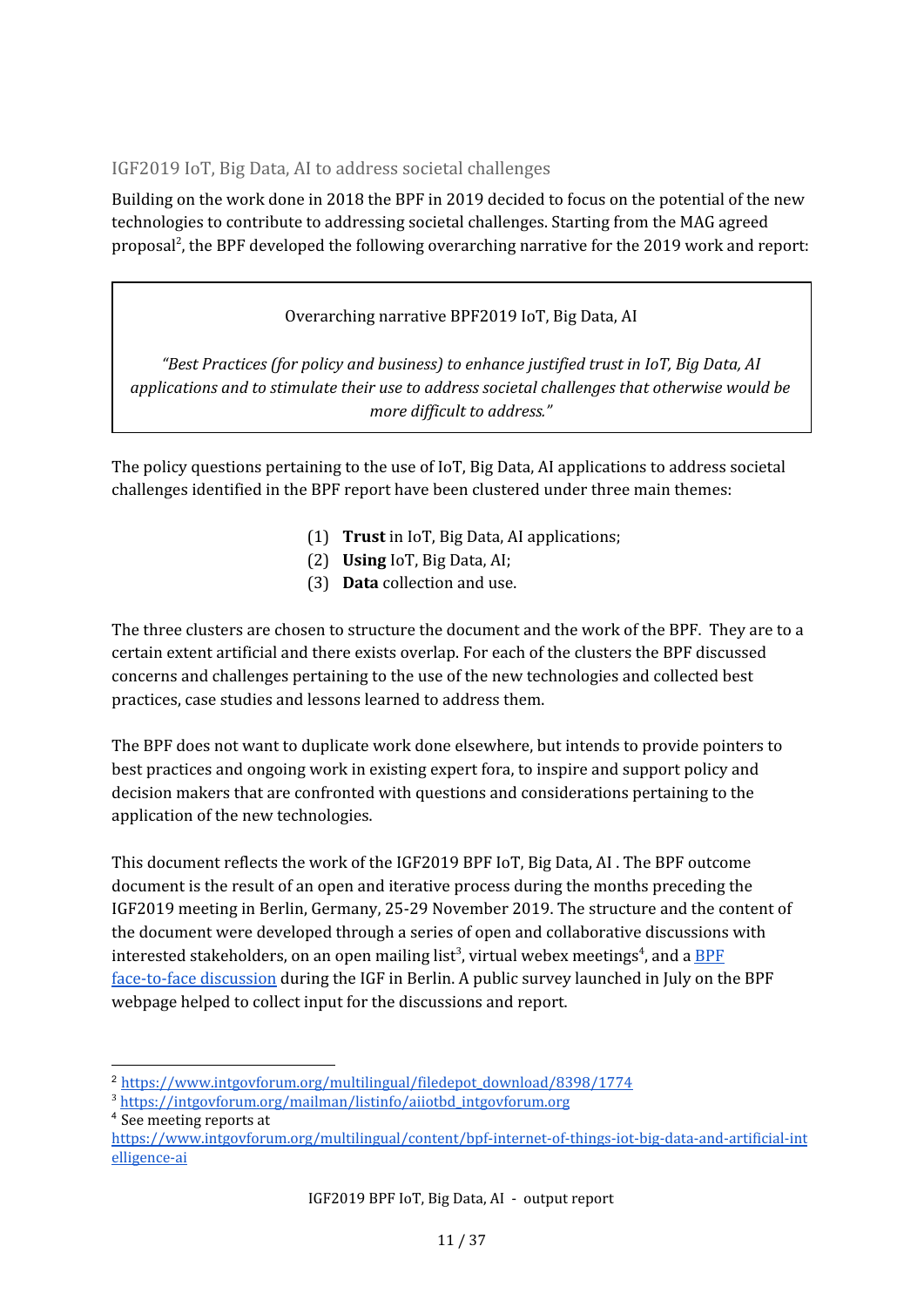# **II. Opportunities :**

# <span id="page-11-0"></span> **IoT, Big Data, AI, to address societal challenges**

The number of applications of IoT, Big Data, and AI technologies is booming and will continue to grow exponentially in the coming years and decades. At the moment it looks like we are entering a new world of unlimited possibilities and opportunities. The new technologies find their way into every aspect of our lives, and appear in a multitude of forms and applications.

Often users don't realise that their are already frequent users of technology based on IoT, Big Data and AI. For example when they open their favorite app on their smartphone to organise their shopping, switch on the device to stream music into their living rooms, or subscribe to a platform that offers them a huge catalogue with their favorite series and movies. IoT, Big Data, AI, may be used by these applications to, for example, suggest new music to discover, selected based on the user's personal taste, play a role in the security and protection of the online payment systems in the e-shop, or to optimise the connection for a better quality when watching HD movies online.

The BPF asked in its survey what people consider the most exciting development that is based on IoT, Big Data, AI technologies.

BPF Survey: "*Which Applications and developments that combine IoT, Big Data, AI excite you most ?*

- Traffic control and management based on real-time traffic monitoring.
- Autonomous vehicles.
- Systems to help to decrease air pollution.
- Medical technologies and their ability to scan and diagnose; E-health devices preventing diseases, mixing medical improvement and transhumanism.
- Cloud applications.
- Recommendation tools for accessing media allowing for more personalised access instead of mass media.
- Smart assistants (e.g. Elexa, google home) allowing new use cases for the Internet and making existing ones more efficient.
- Smart watches connected to a mobile phone that collect data on a user's behavior, health, location, etc and provide this information to web-based services.
- Hardware and software that speed up the adoption of connected devices everywhere. This includes edge computing chips and AI-edge algorithms, energy harvesting/power management chips, tiny wearables that enhance communication mobility.
- Flood-alarm system.
- Smart electricity grid systems.
- Management of water resources. E..g. distribution of the Nile water between Ethiopia (electricity production), Sudan (irrigation for agriculture), and Egypt (agriculture, tourism) depending on water supply, efficiency of resource use and urgency of needs.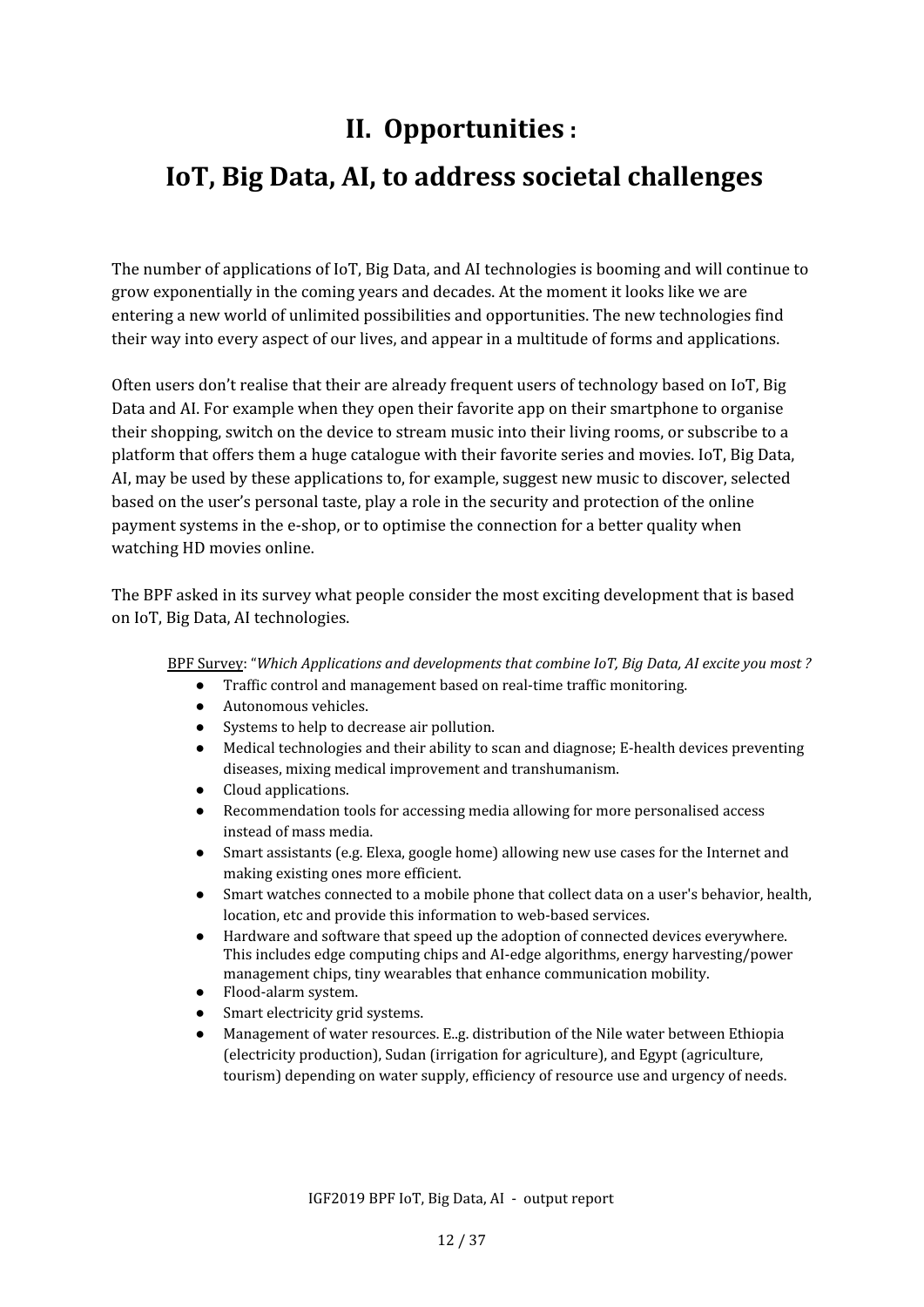The IGF2019 decided to focus on IoT, Big Data, AI used in applications to achieve positive policy outcomes. IoT, Big Data, AI play an increasing role in addressing societal challenges. The new technologies may improve existing solutions, make them more efficient, or make it possible to approach issues in a totally new and more effective way. The new technologies can also empower people who today, for a variety of reasons, may have limited possibilities to act or influence. The examples showcased in this section intent to provide an idea of the broad range of opportunities and applications, rather than being exhaustive.

#### **● IoT, Big Data, AI contributing to achieving SDGs**

IoT, Big Data, AI applications can be enablers to make progress in different, in almost all, SDG areas. The data and data analysis can assist policy makers in making better choices and taking the right decisions, as well as allow to measure the effect of the decisions and progress made.

In a recent message on the occasion of the 50th anniversary of the World Telecommunication and Information Society Day UN Secretary-General António Guterres highlighted the importance of international technology standards in accelerating innovation worldwide and said that technological advances such as 5G and the Internet of Things have the potential to deliver considerable social and economic benefits and to drive progress towards the Sustainable Development Goals. 5

#### **● IoT, Big Data, AI improving cybersecurity**

AI makes it faster to overcome cybersecurity risks by making use of records of previous data attacks to recognise suspicious activity. It allows to detect, identify and automatically manage a threat and solve it by using automated solutions. Big Data, information collected through different sources, helps in analysing, observing, detecting and examining irregularities in a network, and as such makes it possible that an issue is addressed in a fraction of the time compared to traditional methods. Also, it helps the cyber analyst in predicting the possibilities of invasion and intrusion. 6

#### **● IoT, Big Data, AI making the Internet more useful & more accessible to people**

IoT, Big Data, AI applications can empower internet users if designed to help end users to manage their own lives the way they want them, rather than to put external agencies in control.

#### **● Urbanisation, Smart cities**

Several cities are experimenting with IoT, Big Data, AI applications, for example to automate street lightning to increase safety, traffic lights to manage traffic flows, optimise maintenance based on tracking use and structural health of infrastructure, cognitive CCTV for safety, etc.

<sup>5</sup> <http://www.globaltimes.cn/content/1150440.shtml>

<sup>6</sup> Danish Wadha, 'How AI and Big Data will shape the future of cybersecurity', 2018,

[https://www.iottechexpo.com/2018/10/iot/how-ai-and-big-data-will-shape-the-future-of-cybersecurity](https://www.iottechexpo.com/2018/10/iot/how-ai-and-big-data-will-shape-the-future-of-cybersecurity/)  $\perp$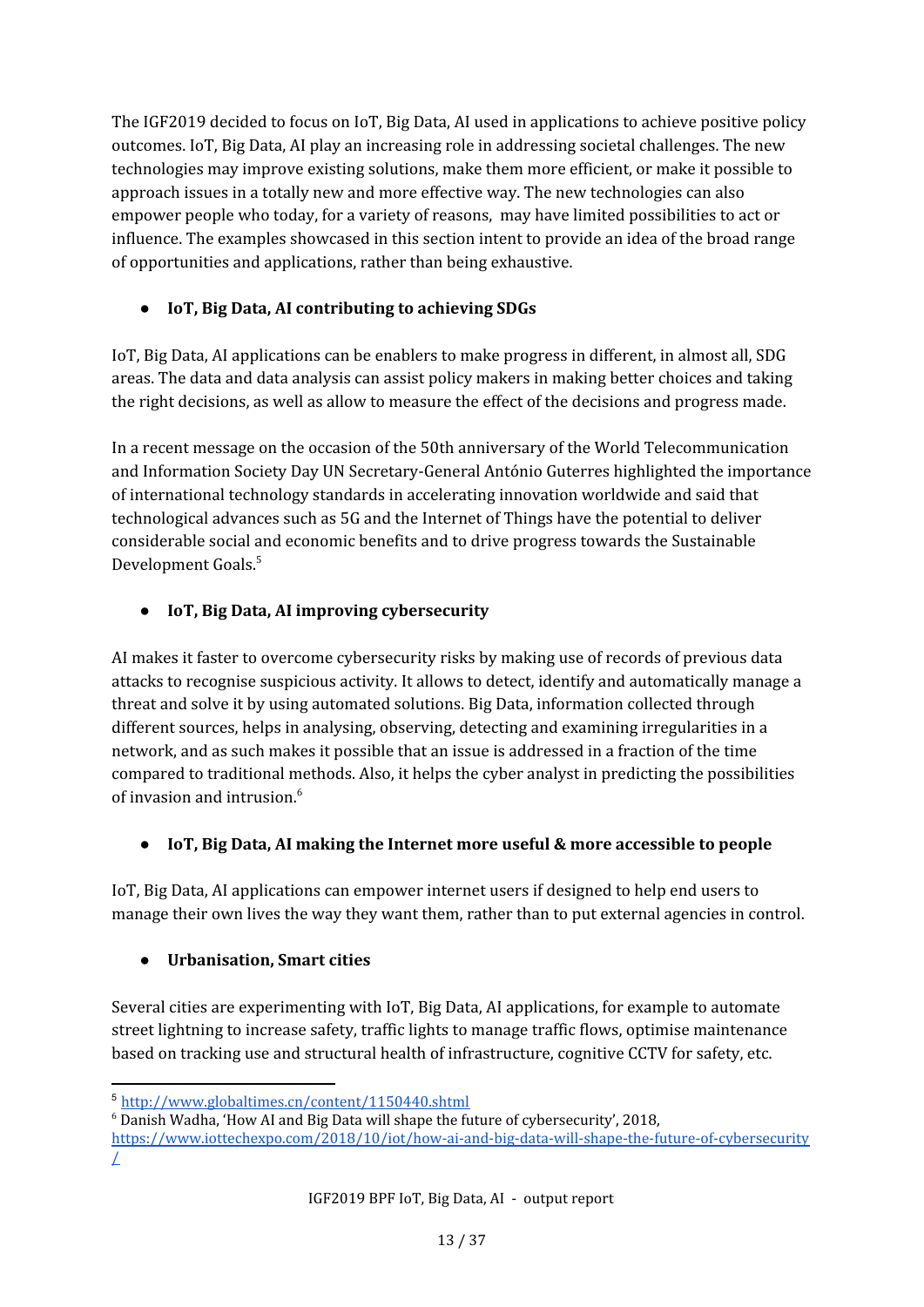#### **● Civil Protection and security**

The [flood-alarm](http://www.fiot-lab.org/cn/?p=news_content&id=26144) system (FAS) in the village called "Li Xing Cun" (China), deployed by FIOT-LAB, is based on 4 monitoring systems that collect data on the water level, water speed, local rainfall, wind speed, local humidity in air and soil, images of ground topography, images of river, and one IoT cloud platform to perform data analysis (deep learning of data collected). The system will set off a flood alarm well in advance of the imminent danger.

#### **● Agriculture**

Data from IoT sensors is processed to advise farmers about the optimal time to plant, harvest, apply nutrients, water, etc. IoT data is used to track and collect data about livestock.<sup>7</sup>

#### **● E-commerce, financing**

Some e-commerce platforms collect data on a customer's payment history to calculate a user's score which is used amongst others in decisions to extend credit and other benefits, and as such helps to protect both the provider and user against loss and overspending.

#### **● Nature conservation**

Tracking of animal populations and numbers, change of land use and vegetation during time via satellite images and managing big visual data with AI allows to recognise patterns in how animal populations change and behave.

#### **● Coordination of humanitarian aid**

Coordination of international assistance to identify where the resources are needed most, i.e. at the right time and at the right moment and in the right amount. Pooling together of different donor sources to be employed most effectively and to direct resources on a need-based analysis as opposed to media attention.

#### **● Violence prevention & more effective crisis response**

Mapping of violence during elections or armed conflicts based on an analysis of the information transmitted online from observers, victims or bystanders.

<sup>7</sup> The Internet of Things, Accelerating a Connected New Zealand (2018), New Zealand IoT Alliance, [https://iotalliance.org.nz/wp-content/uploads/sites/4/2018/09/Accelerating-a-Connected-New-Zealan](https://iotalliance.org.nz/wp-content/uploads/sites/4/2018/09/Accelerating-a-Connected-New-Zealand-eBOOK.pdf) [d-eBOOK.pdf](https://iotalliance.org.nz/wp-content/uploads/sites/4/2018/09/Accelerating-a-Connected-New-Zealand-eBOOK.pdf)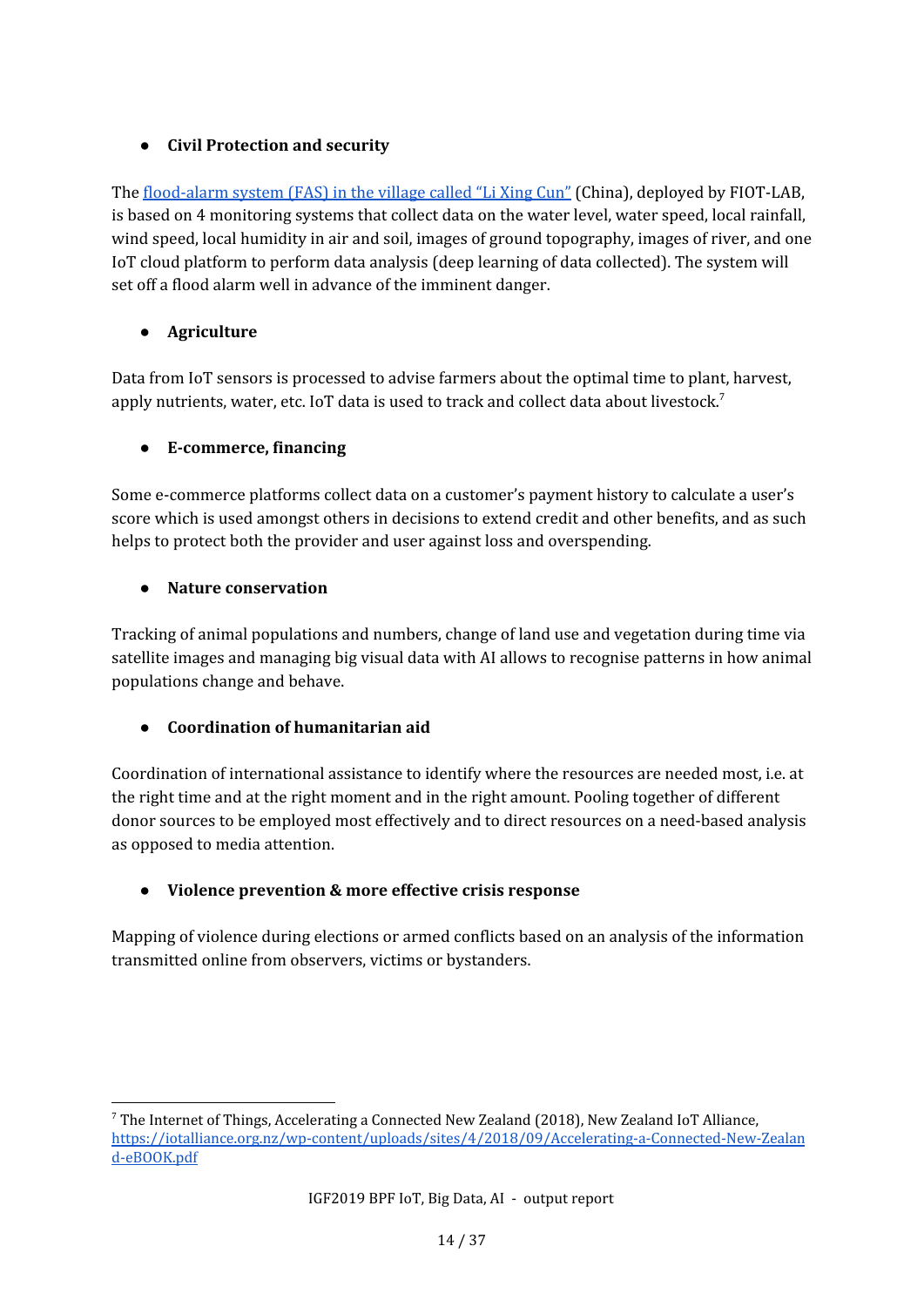# **III. Policy Challenges:**

# <span id="page-14-0"></span>**IoT, Big Data, AI to address societal challenges that otherwise would be difficult to address**

The fast development of the technologies and their applications comes with a growing number of concerns and questions pertaining to the effects and side-effects of a massive use of IoT, Big Data and AI.

The BPF survey asked respondents: *"Which of the applications and developments that combine IoT, Big Data, AI do you fear the most?"*. The answers, of which a selection is listed below, reflect a wide range of worries and concerns.

BPF survey: *"Which of the applications and developments that combine IoT, Big Data, AI do you fear the most?"*.

- Applications affecting our lives such as autonomous vehicles, remote robot surgery, armed drones and how they could be hacked.
- Abuse of health data.
- Robots acting like humans and able to have emotions; AI's that will supplement love life for married couples.
- Software implants in humans;
- Privacy threats when passing through internet platforms.
- Surveillance and the inability to opt out.
- Profiling while unclear what data is used (e.g. what means 'private mode' in an IoT world?)
- Facial or any bio-recognition or biometrics technology in government surveillance.
- Large platforms and companies such as Facebook, Google, etc.
- Security and privacy issues related to our data shared through social networks, IoT platforms and through the air (energy harvesting).

From policy and decision makers is expected that they face current and future challenges. They should guide us by dealing with a series of pertinent policy questions and providing future proof answers that address today's concerns but remain relevant for applications of the IoT, Big Data, AI that are yet to be discovered<sup>8</sup>.

The BPF intends to depict the most prominent concerns and policy questions, refer to ongoing discussions and collect best practices and experiences from stakeholders already addressing them. To structure its work, the BPF identified three clusters of policy challenges: **trust** in the technologies and applications, their **use and uptake** and concerns related to the collection, management and use of **data**.

<sup>&</sup>lt;sup>8</sup> The BPF 2018 recommended that policy discussions should be technology neutral, and focus on what a technology does rather than how it does it, as the latter may quickly change when a new technology is introduced.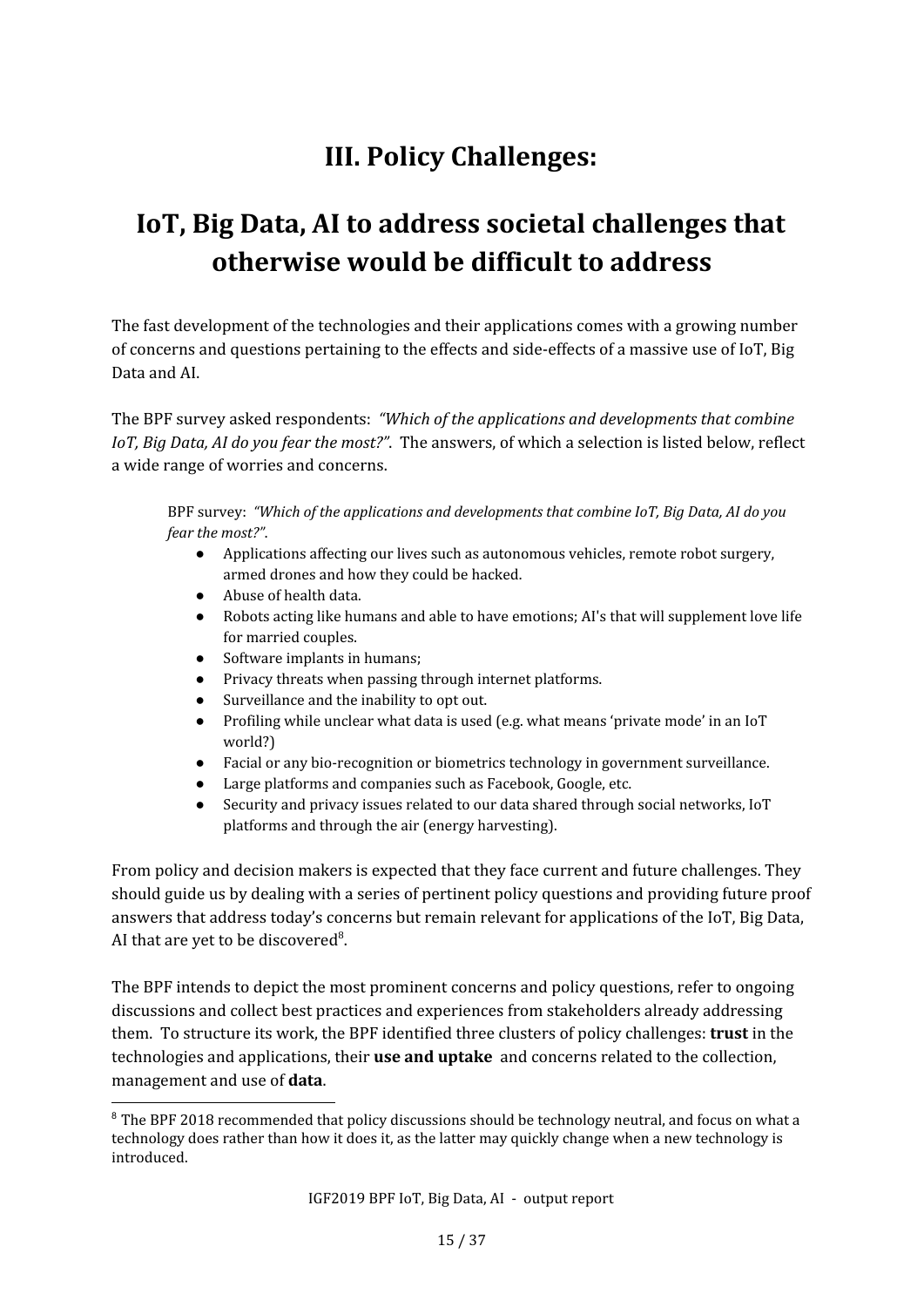## <span id="page-15-0"></span>**Policy Challenge 1 - Enhancing justified trust in IoT, Big Data, AI, to stimulate their use to address societal challenges that otherwise would be difficult to address.**

#### <span id="page-15-1"></span>Introduction

The BPF aims to facilitate the propagation of best practices that promote and enhance the use of IoT, Big Data, AI applications to address societal challenges. This will maximize the contribution of these new technologies to achieving the United Nations Sustainable Development Goals (SDGs).

Trust plays an essential role as a motivator stimulating the uptake of IoT, Big Data, AI and a lack of trust in the new technologies negatively impacts the interest or motivation to start using IoT, Big Data, AI to solve existing problems. This trust has to be gained. Trustworthy technologies have to be developed first and trustworthy actors (cooperations, geovernments, etc.) need to be in charge of their use.

Trust in IoT, Big Data, AI is an important factor to stimulate the uptake and use of the new technologies to address societal challenges. Trust in technology is crucial for its growth and uptake. Without trust users - individual as well as companies and organisations - will not invest in the technology and not riks to depend on a technology and its applications to achieve a desired outcome.

Trust itself is a multilayered concept and establishing the right balance between the layers to enable *"correct (and justified) trust"* is an important policy challenge. The UN SG's High Level Panel on Digital Cooperation underlined the importance of shared standards, values and best practices to build trust: 'As the digital economy increasingly merges with the physical world and deploys autonomous intelligent systems, it depends ever more on trust and the stability of the digital environment. Trust is built through agreed standards, shared values and best practices. Stability implies a digital environment that is peaceful, secure, open and cooperative. More effective action is needed to prevent trust and stability being eroded by the proliferation of irresponsible use of cybercapabilities."<sup>9</sup>

#### <span id="page-15-2"></span>Trust - a universal concept

Trust is a 'firm belief in the reliability, truth, or ability of someone or something.' $^{10}$  Trusting someone or something means 'to believe that someone is good and honest and will not harm you, or that something is safe and reliable.'<sup>11</sup>

<sup>9</sup> The age of digital interdependence, UN-SG's High-level Panel on Digital Cooperation, 2019, p. 31

<sup>&</sup>lt;sup>10</sup> Oxford Dictionaries, <https://en.oxforddictionaries.com/definition/trust>.

<sup>&</sup>lt;sup>11</sup> Cambridge Dictionary, <https://dictionary.cambridge.org/dictionary/english/trust>.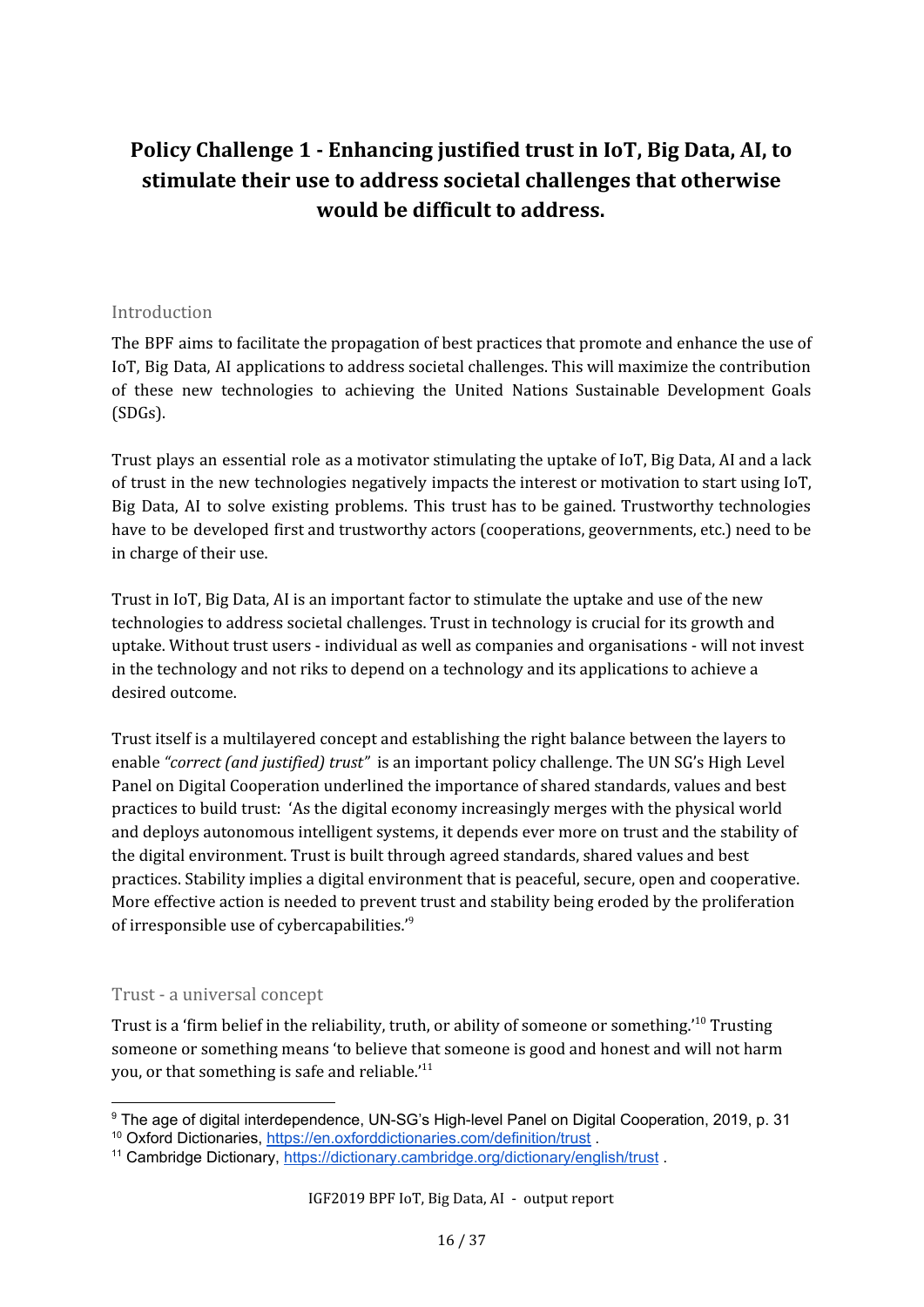Trust can be viewed as '(1) a set of specific beliefs dealing with benevolence, competence, integrity, and predictability (trusting beliefs); (2) the willingness of one party to depend on another in a risky situation (trusting intention); or (3) the combination of these elements.<sup>12</sup>

In a practical and operational context one can emphasize the expectation that someone or something will fulfil their promises and obligations. Trustworthiness, defined as a quality of being "honest, competent and reliable, is considered by some as a more valuable concept than trust. 13

Trust plays an important role for the functioning of societies, human interactions and organisations. It is important however to recognise that definitions of trust are determined by culture. 'Cultures and communities have such deep and varied experiences of trust that there is no single shared definition that would make sense.'<sup>14</sup> Very easily discussions and interpretations risk not to transcend the false-consensus bias $^{15}$  and one overestimates the extent to which others share the own opinions and beliefs. It is an important responsibility for policy makers to identify aspects of trust, relevant to IoT, Big Data, AI , that could help to build up notions of trust which hold across cultures and applications.

#### <span id="page-16-0"></span>Trust - A multi-layered concept

Trust in IoT, Big Data, AI is a multilayered concept. Trust in the technologies and their applications can mean that one believes in the benefits or gains the technology will bring compared to other ways of dealing with a challenge; or trust that the technology will deliver and behave as expected; but also the trust that the technology will not bring harm to their users, to others or to humanity as a whole.

'Issues of compliance and accountability directly relate to trust, as they are key to both the adoption and public acceptance of technology, and to ensuring that the technologies deployed are, and remain, appropriate and fit for purpose, align with social norms, where possible can be held to account when and where necessary.'<sup>16</sup> 'As AI systems are widely deployed in real-world settings, it is critical for us to understand the mechanisms by which they take decisions, when they can be trusted to perform well, and when they may fail.'<sup>17</sup>

The BPF identified different layers and dimensions of trust in IoT, Big Data, AI technologies and applications. We are sure this is not an exhaustive list and one can easily imagine additional layers or elements. Throughout its discussions and based on the input received the BPF

 $12$  Siau, K. Wang, W. (2018), Building Trust in Artificial Intelligence, Machine Learning, and Robotics, *CUTTER BUSINESS TECHNOLOGY JOURNAL (31), S. 47-53;* quoted in: Ethics Guidelines for Trustworthy AI, HLEG on AI (2019).

<sup>&</sup>lt;sup>13</sup> Laura James, Talking about trust, TRUST & TECHNOLOGY INITIATIVE, p.37

<sup>&</sup>lt;sup>14</sup> Laura James, Talking about trust, TRUST & TECHNOLOGY INITIATIVE, p.37

<sup>15</sup> <https://psychology.iresearchnet.com/social-psychology/social-cognition/false-consensus-effect/>

<sup>&</sup>lt;sup>16</sup> Jatinder Singh, Compliant and Accountable Systems, TRUST & TECHNOLOGY INITIATIVE, p.43

 $17$  Adrian Weller, AI Trust & Transparency with the Leverhulme Centre for the Future of Intelligence, TRUST & TECHNOLOGY INITIATIVE, p.44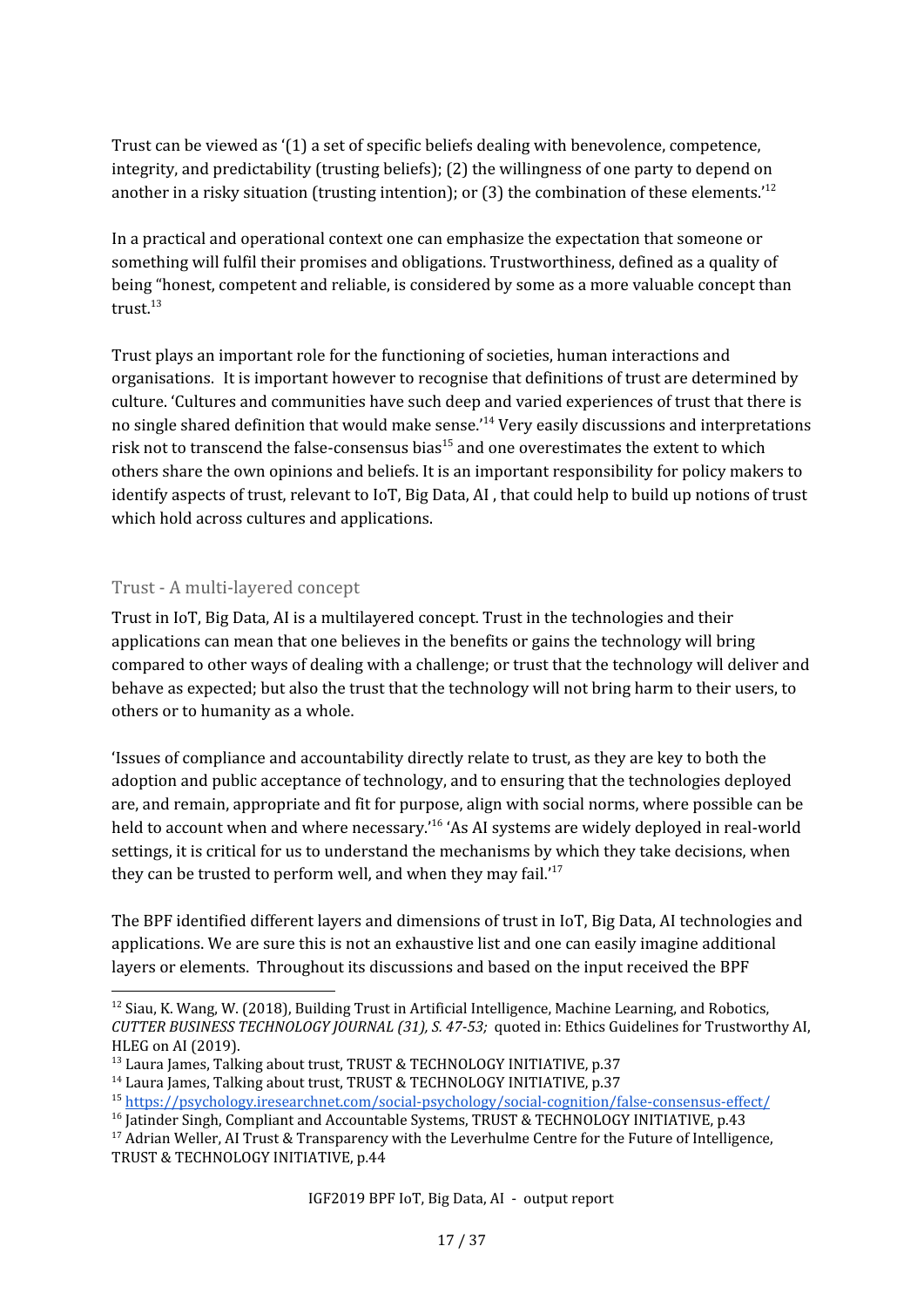established the following list of different layers and approaches to trust in IoT, Big Data, AI and their applications:

Trust in IoT, Big Data, AI - layers and aspects

- Trust in what?
	- Security
		- Adequate security of IoT, Big Data, AI technologies and applications, set up in a way that actors \***can**\* take responsibility for their part in it.
	- Reliability
		- $\blacksquare$  Consistent performance according to its specifications.<sup>18</sup>
	- Availability
		- Trust that applications will be available as expected
	- Transparency
		- Meaningful transparency, so that there is adequate certainty that systems do what their suppliers promise.
	- Ethics
		- Respect for ethical principles and application of the technology is not intentionally harming humans or humanity.
	- Compliance
		- Active pursuit of compliance (in terms of checks and actions when suppliers do not do what they promise (obliged by law, or self-declared).
	- Liability & Accountability
		- Provider of the technology is legally responsible and accountable for the behaviour of the technology.

#### • Trust by who?

- User and providers of services
	- Trust to describe the quality of the interactions between two parties using a digital medium, typically the users and the companies that build a digital platform or technology. The users ask for trust, the provider should guarantee trust.
- Supply chain intermediaries
- Trust that is generated & backed up by who?
	- International Community, International Organizations
	- Governments
	- Corporations
	- International civil society
- Trust at various levels and evolving understanding of trust
	- At macro-level:
		- geographic differences (for example between countries and cultures)
	- At micro-level:

<sup>18</sup> <https://whatis.techtarget.com/definition/reliability>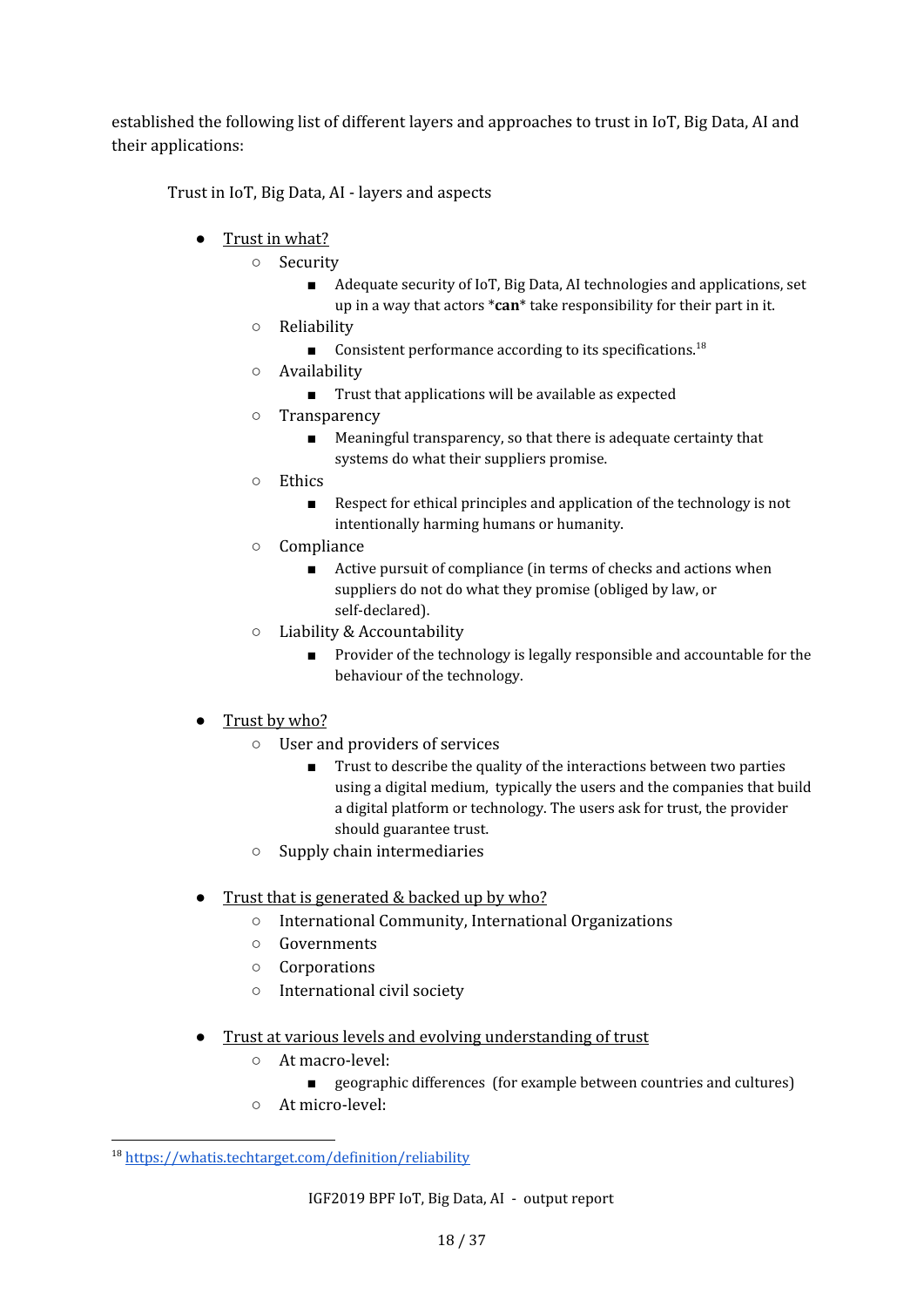- At company level, for example different companies or organisations define trust differently based on their ethical guidelines and commitments
- Evolving insight
	- Knowledge and trust evolve over time. New insights, e.g. in the working or effects of IoT, Big Data, AI applications may influence the trust in a technology in a positive or negative way.

#### <span id="page-18-0"></span>A correct (and justified) trust in IoT, Big Data, AI

Trust in IoT, Big Data, AI and their applications is multilayered. Maximising the desired result within one layer is difficult and may impact and limit what is possible on other dimensions. This makes trust a complex composition with trade-offs between its dimensions. As a result, it is possible to make choices based on priorities and policy preferences. For example: providing 100% security and 100% reliability is almost impossible and some security measures can conflict with ethical and privacy considerations. Finding a right balance between security, privacy, ethical and other considerations is a policy challenge. People accept that there exist trade-offs when using a technology. For policy makers it is a challenge to understand these trade-offs and support the right balance.

The BPF called this balance a "correct (and justified) trust" : that is, neither too little trust (preventing benefits from being realised) nor too much trust (exposing unsuspecting users to undesired risk).

> *Correct (and justified) trust" : that is, neither too little trust (preventing benefits from being realised) nor too much trust (exposing unsuspecting users to undesired risk).*

The BPF survey put this description of *"correct (and justified) trust"* to the community. Below is a summary of the feedback received:

BPF Survey: *The BPF wants to understand what is important to establish "correct (and justified) trust", that is, neither too little trust (preventing benefits from being realised) nor too much trust (exposing unsuspecting users to undesired risk). Do you agree that "trust" in relation to IoT, Big Data, AI applications should mean 'correct (and justified) trust', as just explained? If not, please explain why and give your preferred definition.*

- The definition lacks an ethical component.
- Trust should mean REAL TRUST.
- Agree with the definition.
- There are some principles that need to be absolutely certain (an A.I software can never take a decision of life or death on humans without human involvement). For other kinds of relation the trust needed could be "correct and justified".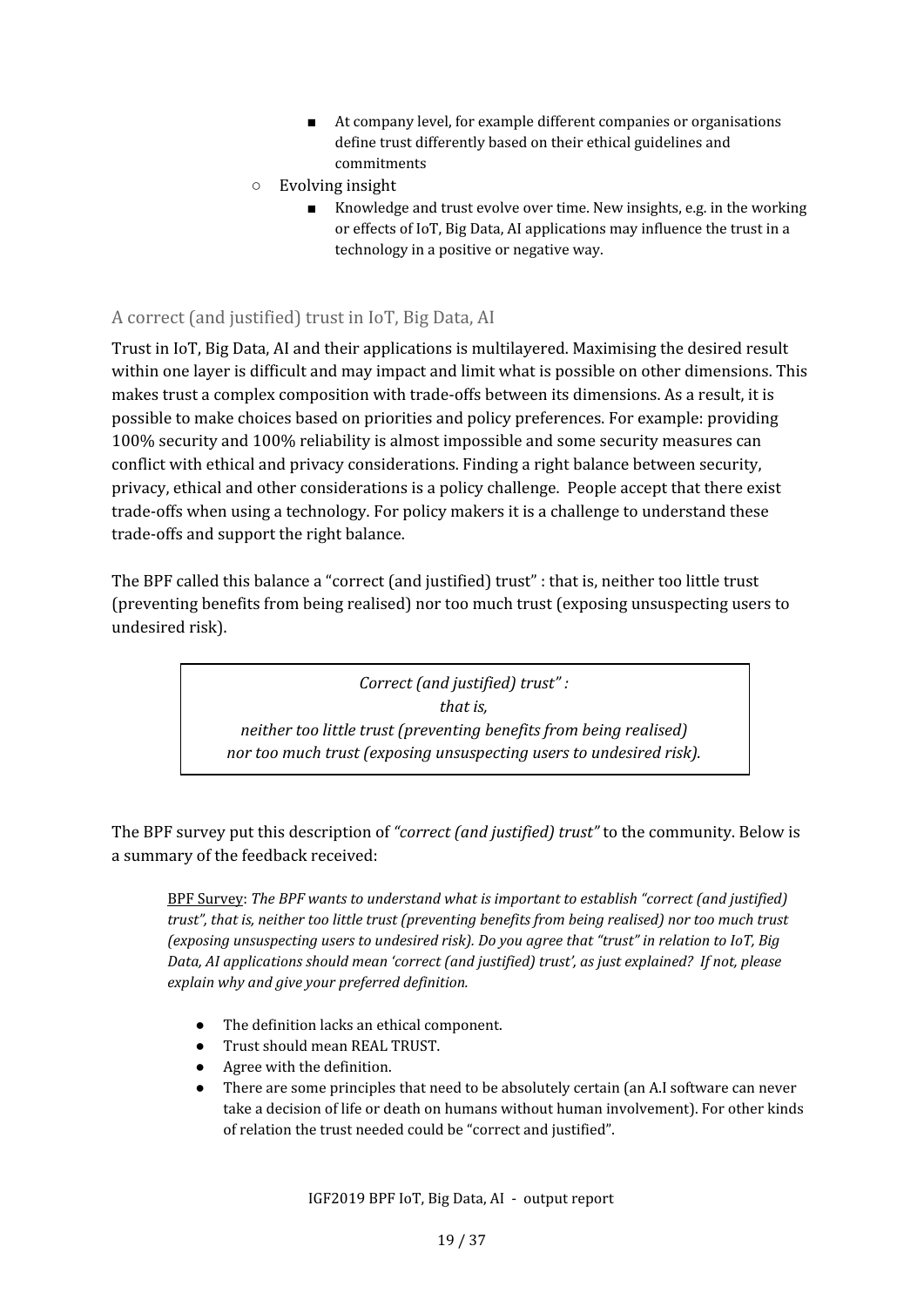- The definition is unclear, you should be able to trust technologies, while at the same time not be naive about how it COULD be used against you.
- Yes, without "trust" people would not follow the policies and won't buy the products.
- No, I don't believe. Know and understand your situations and cases before putting your trust or not to trust then, make a decision. I would suggest "intellect and trust".
- Yes I agree, too little can prevent use, too much can create errors.
- There is no "correct (justified)" trust, there is only "informed and controlled" trust. We cannot live in information silos/islands alone, this is not practical in our world today where we need to access internet for news and information. What is correct? This is a relative term.

Hence I believe there is only informed and controlled trust. "Informed" meaning that at the point of data collection, the user is fully aware and told of where his information goes to. Along the way, if there are changes/updates on how information is handled, the user then gets a notification informing him, which he can choose to opt in/opt out, hence giving him control of his data.

As for balancing the efficiency and security, it is very hard to construct a non-centralized mechanism that is efficient enough that can be trusted by anyone in the system, therefore a voted centralized system shall be implemented to as an agent for connecting the truster and trustee. However, a supervising mechanism shall be implemented to supervise this centralized mechanism for making any mistakes.

BPF Survey: *From your perspective, what is important and influences this trust?*

- Developers, scientists, community to work with security in mind.
- AI-algorithms need to be well-developed with ethics in mind.
- Gaining and maintaining legitimacy.
- Informed consent / transparency.
- Nowadays, no one can be sure that IoT, Big Data and Ai will be used only to his/her benefit and not to the benefits of corporates.
- The fact that corporations or states that failed in respect this trust could be punished and pursued if they don't respect the engagements taken.
- Transparency:
	- 1. How do public and private sectors collect and use those data?
	- 2. What will they do?
	- 3. Where do they save those data?
	- 4. how many people provide their own data etc.
- Have the right intellectual and build a lot more confidence through sacrificial.
- Transparency and communication.
- Reliability and resiliency.
- Companies or organisations that routinely handle user data should consistently show that they place high importance in maintaining privacy, and have rules to ensure this is enforced. They should not repeatedly and knowingly risk users' data for business gain. There needs to be an Ethics Guideline on the informed and controlled trust and maintaining user privacy.

<span id="page-19-0"></span>A hierarchy of trust in IoT, Big Data, AI ?

In an attempt to further differentiate and better understand trust in IoT, Big Data, AI, and the relation between different layers of trust, the BPF had a discussion on whether the different layers of trust could be ordered in a hierarchical system, comparable to Maslow's pyramid of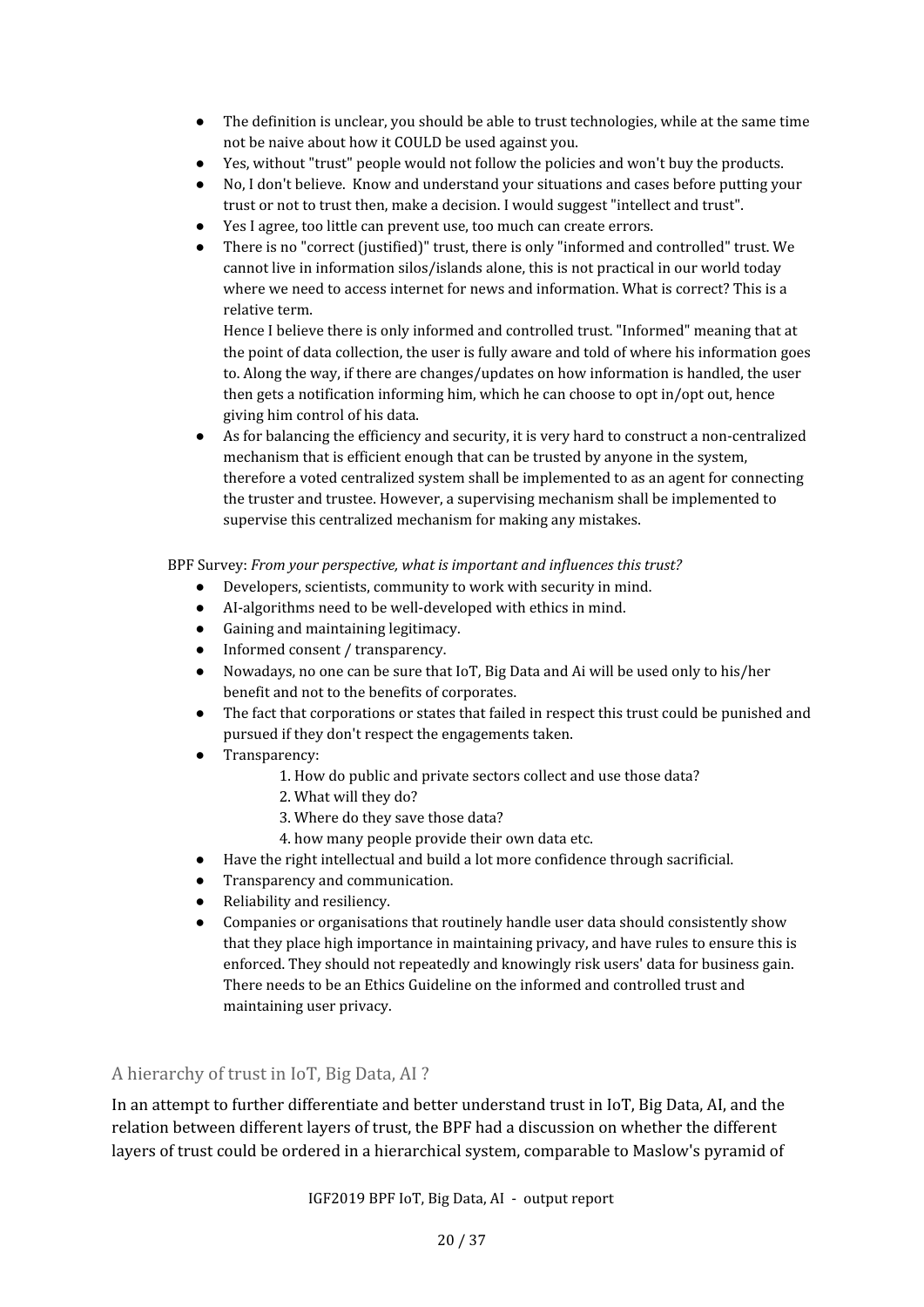needs. This would mean that the presence of a lower layer is a condition to optimise the trust on the higher level. Such a system, with some layers being more fundamental because other layers depend on them, could be read top-down as a 'hierarchy of trust', or bottom-up as a hierarchy of distrust. Below is how such a system could look like.

A hierarchy of trust in IoT-Big Data-AI applications?

- Human Rights Trust that apps respect all human rights
- Privacy Trust that apps protect privacy
- $\circ$  Choice Trust that apps empower users<sup>19</sup>
- Data Divide Trust that apps will not be biased
- Legal Trust that apps do not violate national laws
- Security Trust that apps will secure users' data
- Accountable Trust that apps will be accountable to users
- Reliability Trust that apps will work and be reliable
- Availability Trust that apps will be available

#### <span id="page-20-0"></span>Conclusion

Trust in Iot, Big Data, AI is important for the development and uptake of new and improved solutions that are based on applications of these technologies to address societal challenges. This trust, however, is a multi-layered concept, and establishing the right balance between the different dimensions can upto a certain degree be influenced by policy choices. The BPF called this balance: *"correct (and justified) trust" : that is, neither too little trust (preventing benefits from being realised) nor too much trust (exposing unsuspecting users to undesired risk).*

The policy challenge 'enhancing trust in IoT, Big Data, AI can be formulated as follows:

- 1. Be aware of the importance of trust and of its multi-layered character,
- 2. Understand the balances and trade-offs between different layers,
- 3. Based on 1 & 2 make policy choices and take initiatives to enhance trust.

We refer to academic and interdisciplinary discussion for those who wish to further christalise the dimensions and gain insight of the relation and trade-offs between them.

The BPF, in the next section, will look for best practices to deal with the policy challenge to define, establish and enhance *"correct (and justified) trust"* in IoT, Big Data, AI.

 $19$  Including for example, trust that apps do not "lock users in"; "the right to be forgotten" - Choice basically relates to self-determination and the freedom to opt out of a certain tech application (including surveillance tech such as facial recognition in public spaces!) and delete all private data that was generated.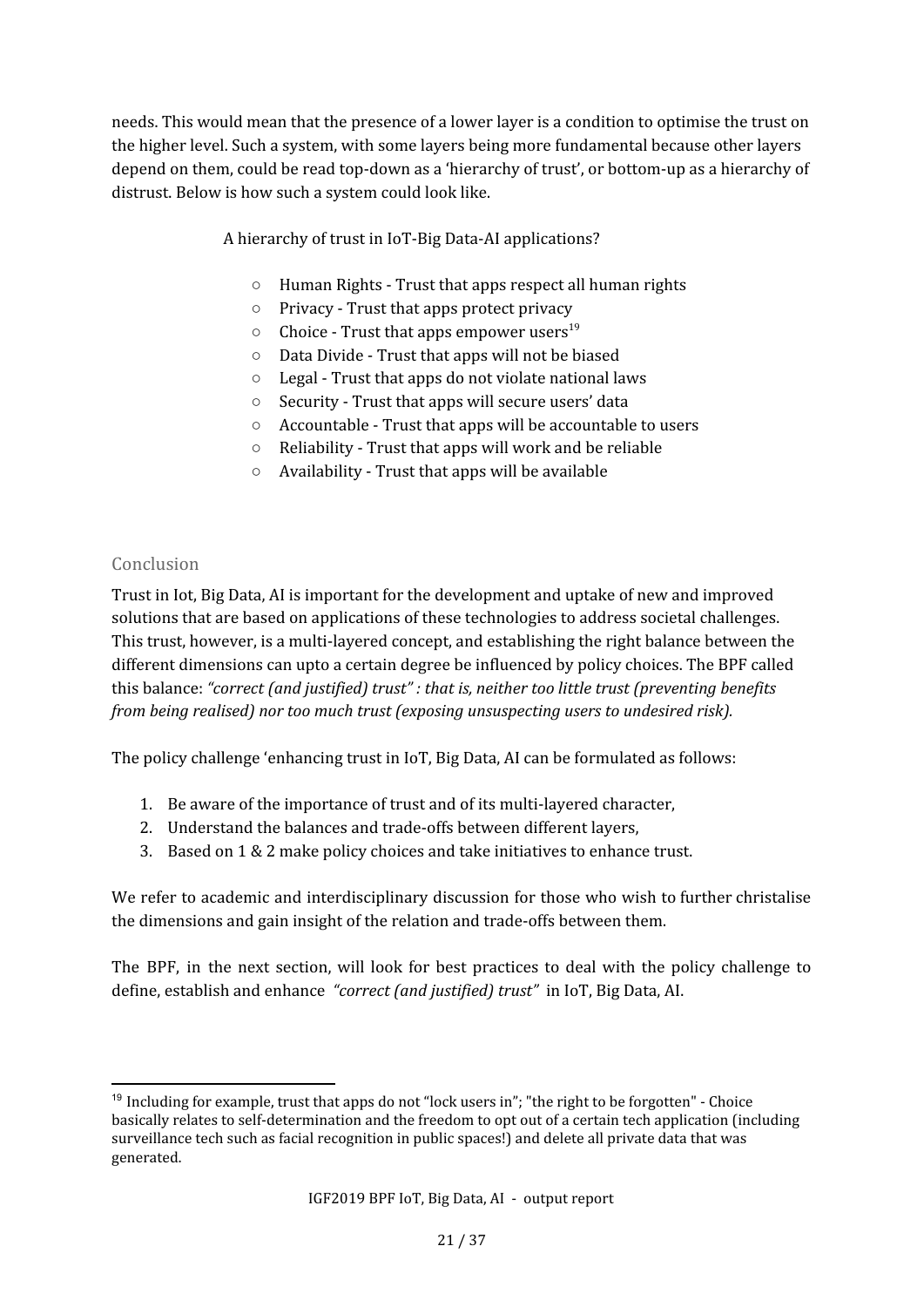<span id="page-21-0"></span>Best Practices to address Policy Challenge 1

The BPF collected the following examples of best practices and initiatives that are intended to contribute to trust in IoT, Big Data, AI and their applocations.

#### **● BPF Survey Feedback**

BPF Survey: *Are you aware of any best practices or promising initiatives that could address your concerns and improve your trust in the applications and developments that combine IoT, Big Data and AI*

- Google Self-driving cars are an example of technology being audited a lot. They made tests with possible edges of decisions in machine level.
- Medical ethics / enforceable principles (legally : competition law / breach of contract)
- Yes. there are many projects and applications, like Journalism Trust Initiative of Reporters Without Borders or the research project SoBigData of the EU
- Initiatives to address concerns about the use of facial recognition, as for example discussed in 'California Considering Banning Facial Recognition Devices for Police Software' ([url](https://interestingengineering.com/california-considering-banning-facial-recognition-devices-for-police-software)), 'Opinion: Don't Regulate Facial Recognition. Ban It.' ([url](https://www.buzzfeednews.com/article/evangreer/dont-regulate-facial-recognition-ban-it)), 'Facial recognition tech is creeping into our lives – I'm going to court to stop it' [\(url](https://www.theguardian.com/commentisfree/2019/may/21/facial-recognition-tech-court-south-wales-police-face-scanning-consent)).
- Usage of single cloud provider.
- Automated vulnerability detection and complex data analysis.
- No, I don't think so; Not really; Not yet.
- Blockchain technologies could be one way to securely store data; in a way that cannot be easily hacked. Also the connection of edge devices with edge computing capabilities, are very similar concept to blockchain (I.e. edge devices linking to each other is like a Physical Blockchain). This is also an exciting area to look into.
- There should be a standard of security level that the human's bio-ID collecting and analyzing system.

#### **● OECD - Recommendation of the Council on Artificial Intelligence**

| 5 value-based principles                    | <b>5</b> recommendations                         |
|---------------------------------------------|--------------------------------------------------|
| - inclusive growth, sustainable development | - investing in AI research and development;      |
| and well-being;                             | - fostering a digital ecosystem for AI;          |
| - human centered values and fairness;       | - shaping an enabling policy environment for AI; |
| - transparency and explainability;          | - building human capacity and preparing for      |
| - robustness, security and safety.          | labour market transformation;                    |
|                                             | - international cooperation for trustworthy AI.  |

On 22 May 2019, the OECD adopted the first 'Intergovernmental standard on AI policies', which aims to foster innovation and trust in AI by promoting the responsible stewardship of **trustworthy AI** while ensuring respect for human rights and democratic values. The Standard is considered to be implementable and sufficiently flexible to stand the test of time. <https://legalinstruments.oecd.org/en/instruments/OECD-LEGAL-0449>

#### ● **UNESCO - COMEST**

Within the framework of its work programme for 2018-2019, COMEST decided to address the topic of the Internet of Things (IoT), reflecting on the ethical considerations of IoT in relation to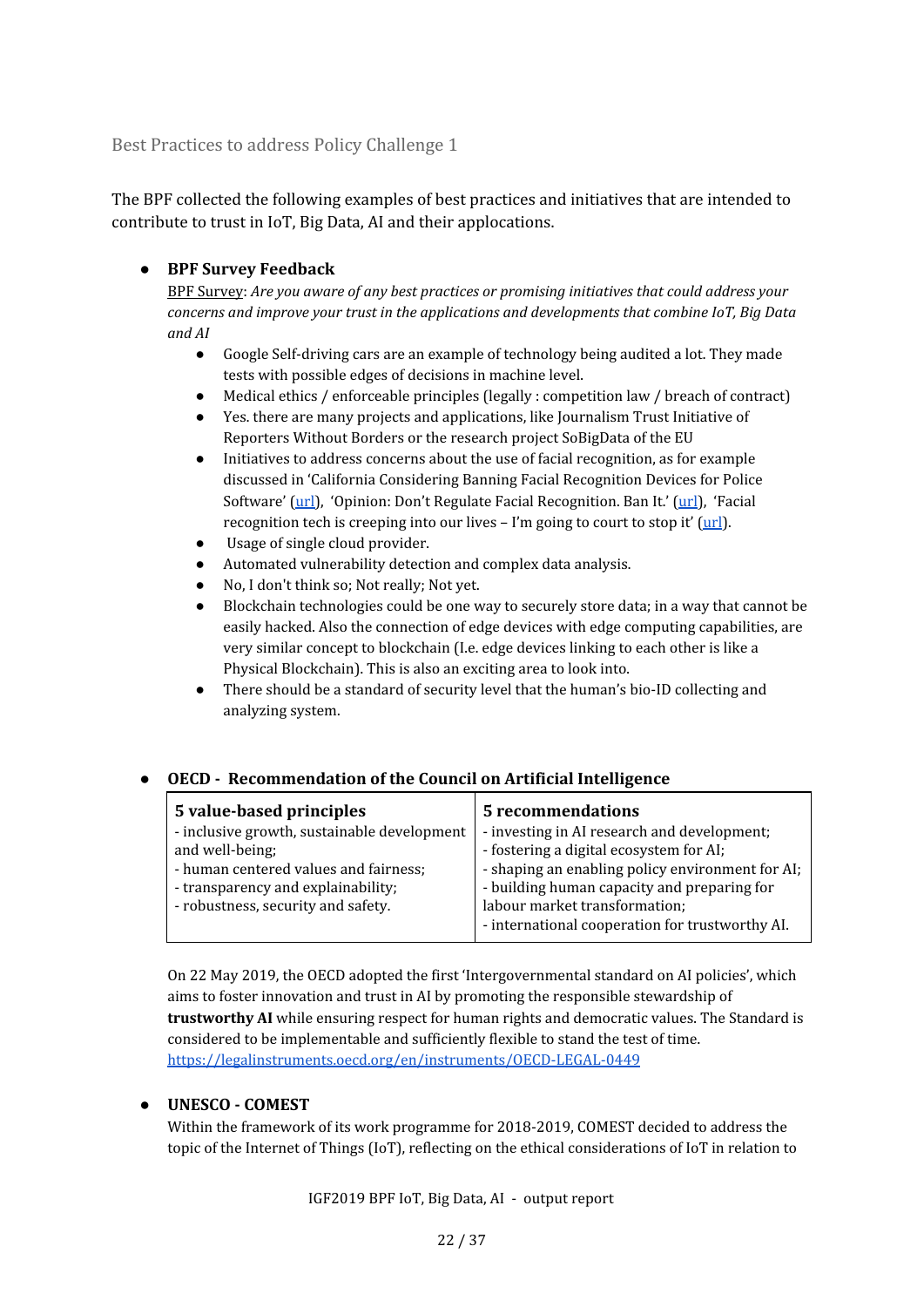society, science and sustainability. This work builds on the COMEST Report on Robotics Ethics (2017) and is undertaken with the participation of UNESCO's Communication and Information (CI) Sector.

[http://www.unesco.org/new/fileadmin/MULTIMEDIA/HQ/SHS/pdf/COMEST\\_Concept\\_Note-IoT](http://www.unesco.org/new/fileadmin/MULTIMEDIA/HQ/SHS/pdf/COMEST_Concept_Note-IoT_en.pdf) [\\_en.pdf](http://www.unesco.org/new/fileadmin/MULTIMEDIA/HQ/SHS/pdf/COMEST_Concept_Note-IoT_en.pdf)

#### ● **OECD AI Policy Observatory**

The OECD AI Policy Observatory (launch planned late 2019) is intended to become an online inclusive hub for AI information, evidence, and policy options. The Observatory aims to help countries encourage, nurture and monitor the responsible development of trustworthy artificial intelligence (AI) systems for the benefit of society. The core attributes of the Observatory will be 'Multidisciplinary', 'Evidence based', and 'Multistakeholder'. The Observatory will include a live database of AI strategies, policies and initiatives that countries and stakeholders can share; AI measurements and metrics, and good practices.

<https://www.oecd.org/going-digital/ai/about-the-oecd-ai-policy-observatory.pdf>

**● Ethics Guidelines for Trustworthy AI - Independent High Level Expert Group on Artificial Intelligence (European Commission)**

Trustworthy AI has **three components** that should be met throughout the system's entire life cycle; its should be:

- (1) Lawful complying with all applicable laws and regulations,
- (2) Ethical ensuring adherence to ethical principles and values,
- (3) Robust from a technical and social perspective.

Development, deployment and use of AI systems should meet the **seven key requirements** for Trustworthy AI:

- (1) Human agency and oversight,
- (2) Technical robustness and safety,
- (3) Privacy and data governance,
- (4) Transparency,
- (5) Diversity, non-discrimination and fairness,
- (6) Environmental and societal well-being,
- (7) Accountability.

<https://ec.europa.eu/digital-single-market/en/news/ethics-guidelines-trustworthy-ai>

#### **● Example of domestic initiative to enhance trust: Canadian Multistakeholder Process: Enhancing IoT Security**

Recognizing the complexity of mitigating cyber security risks from the global proliferation of the Internet of Things (IoT) and the resulting necessity for a made in Canada policy to address these risks, the Internet Society, in partnership with the Ministry of Innovation Science and Economic Development (ISED), the Canadian Internet Registration Authority (CIRA), Canadian Internet Policy and Public Interest Clinic(CIPPIC), and CANARIE, undertook a voluntary multistakeholder process for the development of a broad-reaching policy to govern the security of the IoT for Canada.

**Impact on Trust**: This initiative was designed to enhance trust in IoT and related technologies by creating an open, bottom-up dialogue where specific issues negatively impacting trust could be addressed. For example, the October 2016 Mirai Botnet attack was frequently cited by academics, civil society and users involved in the process as a significant breach of trust.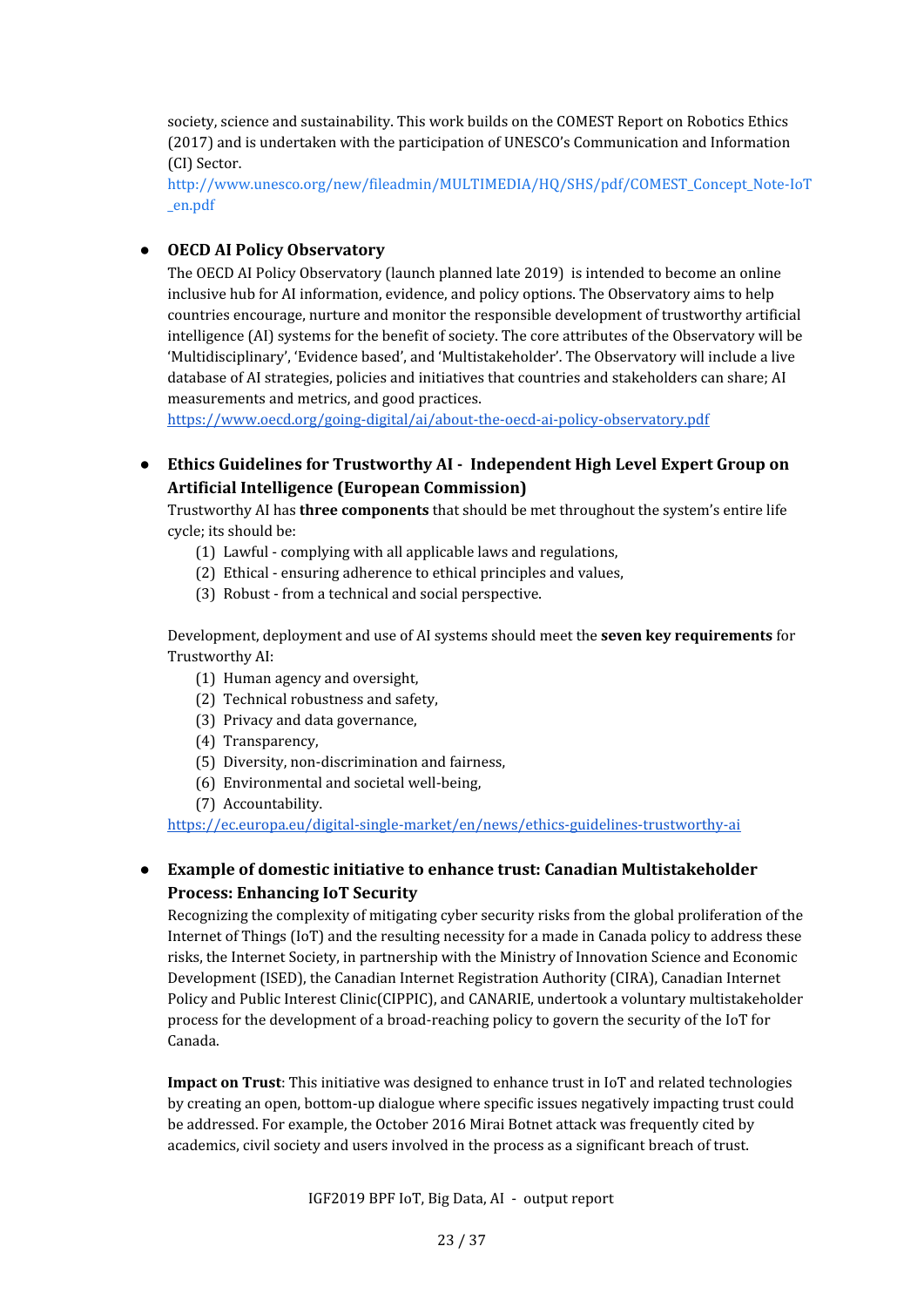Recommendations on consumer education and awareness, labelling and network resilience leveraged the expertise of all participating stakeholders to enhance trust by reducing the risk of another Mirai-style attack. Government participation from a full range of departments and agencies contributed to building trust between stakeholders by providing an ongoing dialogue to address breaches of trust and mitigate risk.

Final Outcomes and Recommendations Report is available online at <https://iotsecurity2018.ca/draft-outcomes-report/> .

#### **● Trust & Technology Initiative**

The Trust & Technology Initiative at the University of Cambridge brings together and drives forward interdisciplinary research to explore the dynamics of trust and distrust in relation to internet technologies, society and power; to better inform trustworthy design and governance of next generation tech at the research and development stage; and to promote informed, critical, and engaging voices supporting individuals, communities and institutions in light of technology's increasing pervasiveness in societies.

[https://www.trusttech.cam.ac.uk](https://www.trusttech.cam.ac.uk/)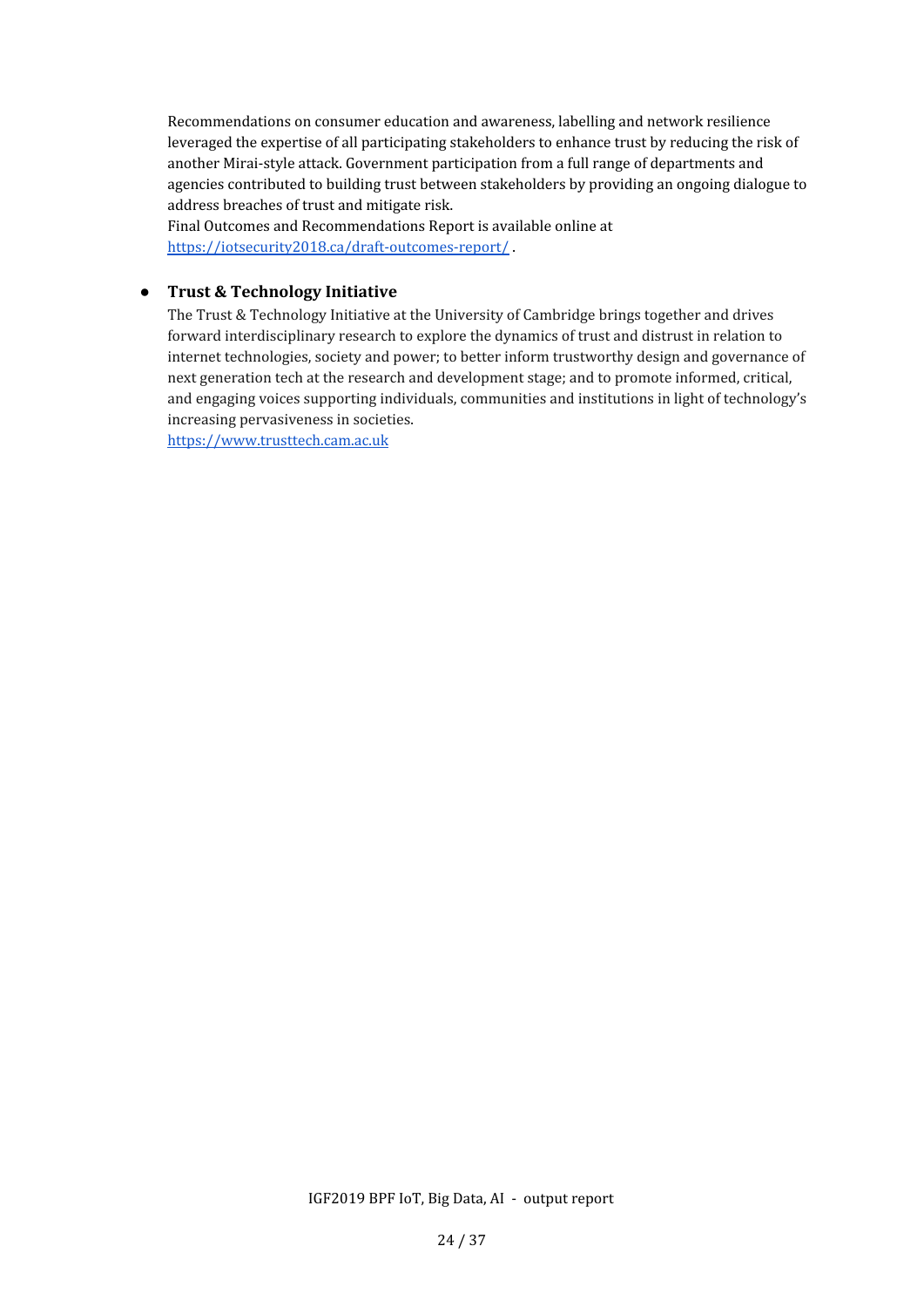## <span id="page-24-0"></span>**Policy Challenge 2 - Stimulating the uptake and use of IoT, Big Data, AI applications to achieve positive policy outcomes to address societal challenges**

#### <span id="page-24-1"></span>Introduction

IoT, Big Data, AI and their applications come with a huge potential which they can contribute to solving day to day societal challenges. Embedding the new technologies in existing solutions can make these solutions more appealing, more effective, and more efficient. The use of IoT, Big Data, AI applications can also lead to completely new approaches to solve an issue.

Therefore the BPF put forward as a second Policy Challenge: Stimulating the use and uptake of IoT, Big Data, AI and their applications to achieve positive policy outcomes. What actions and initiatives can be taken to support the new technologies, but also, what concerns need to be taken into account.

#### <span id="page-24-2"></span>"Positive policy outcome"

The designation "positive policy outcome" is not neutral. What is perceived as positive policy outcome, by whom and according to what criteria is context related, and within the same context can differ depending on the position of the person who the question is asked to. Similarly, identifying which social challenges need to be focussed on is a question with multiple answers. It makes sense to prioritise identified societal challenges that are supported by a broad international consensus, such as the United Nations Sustainable Development Goals.

#### <span id="page-24-3"></span>Stimulating IoT, Big Data, AI for positive policy outcomes

#### **● Stimulating the development of IoT, Big Data, AI applications**

Research and development of new technologies requires not only funding and resources. They are of major importance, but the challenge is much broader and includes for example having a training and educational system that delivers skilled researchers and developers, stimulating cooperation between education and research institutions and the industry.

An extra stimulus might be needed to support the development of IoT, Big Data, AI solutions that help addressing challenges that are less interesting from a business perspective.

#### **● Stimulating the use and uptake of IoT, Big Data, AI solutions**

The deployment of newly developed solutions based on IoT, Big Data, AI may need some additional promotion or support. In some cases existing legislation may hamper the introduction and use of new technologies. Also here, special effort might be needed to stimulate the use of new technologies that help to address a problem in less profitable contexts.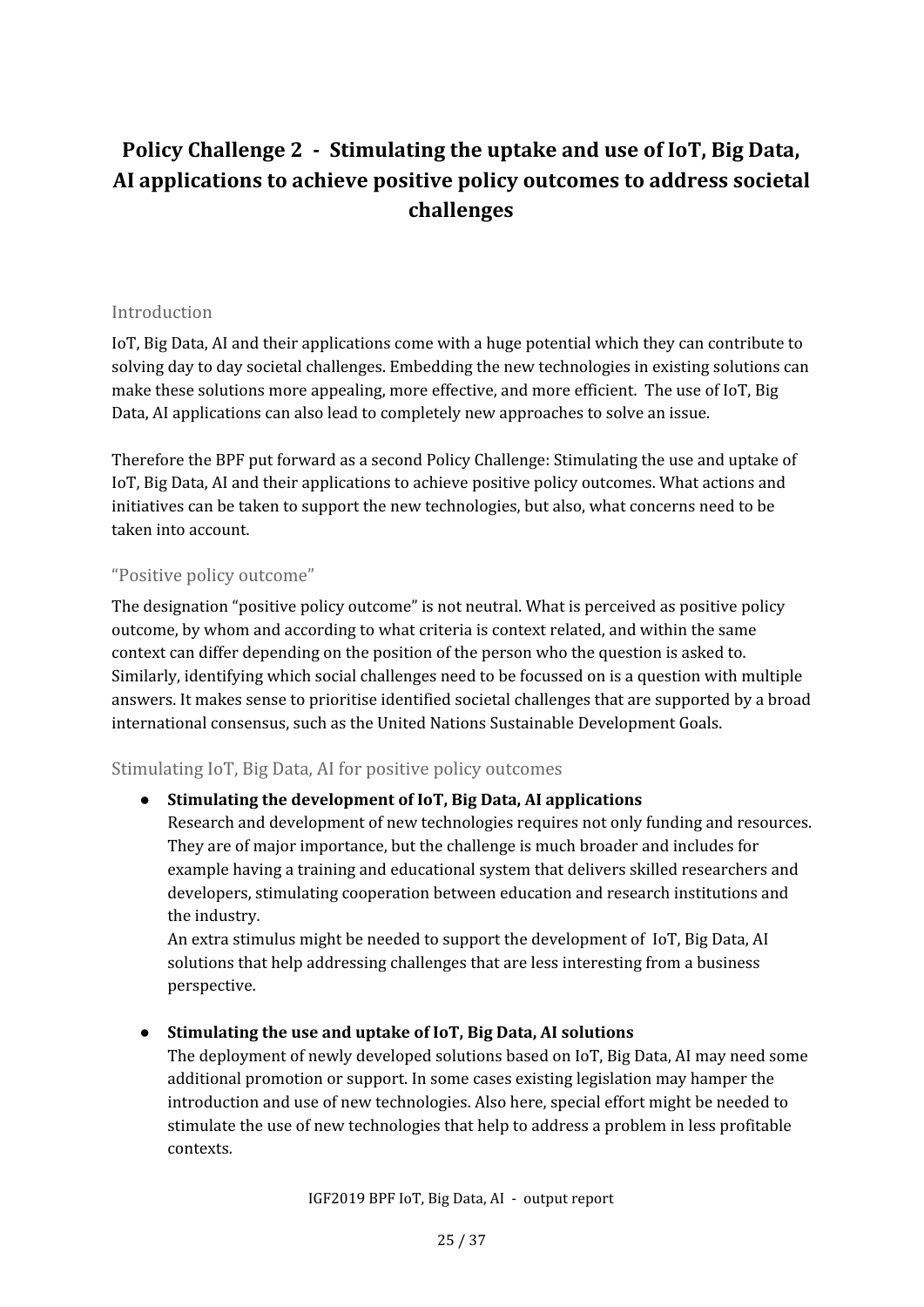Capacity building and digital literacy should not be forgotten. People will not and cannot use what they don't understand, no matter how beautiful and promising and application looks.

#### <span id="page-25-0"></span>Concerns, unintended outcomes and side-effects

While IoT, Big Data, AI have an enormous great potential, there are also concerns about the possible unintended impact and side-effects of the new technologies. When asked about the potential of IoT, Big Data, AI, one survey respondent, for example, answered *'I'm not excited at all. On the contrary - there are so many real threats to people.'* A reaction that many probably recognise.

So the policy challenge spreading the new technologies and stimulating use and uptake, should be accompanied by an awareness of the concerns pertaining to the introduction and use of IoT, Big Data, AI applications and unintended effects. Some side-effects may be easy to observe while other effects only surface after a longer time or additional research. One survey participant stressed that *'Decision makers need to understand the benefits and disadvantages of these developments and at least have a fair knowledge [and] the big picture view on the impact.'*

Access to IoT, Big Data, AI technologies and applications and their benefits, as well as the applications themselves may have a major social impact, which often is not immediately visible or remains unnoticed.

The BPF identified the following policy challenges and concerns:

**● Algorithms trained on data from the past possess a bias towards the past** Gaps in data resulting in biased algorithms do not only produce the base for future discrimination of women, youth, elderly people, marginalized and poor, but exhibit a strong path-dependency. Algorithms trained on data from the past possess a bias towards the past – i.e. the future is continued following the patterns and paths from the past.

This leads to a two-folded problem: Firstly, power relationships are translated from the past to the present, which is partly expressed in discrimination, but goes beyond as it also makes certain assumptions on how things ought to be done. This can go as far as reproducing 'appropriate' hierarchies, authorities and communication styles between doctors, nurses and patients in the health sector for robots who are supposed to take care of patients in an 'appropriate' way and following an 'appropriate' process.

Another example are AI based financial investment based on pure profit making without taking into account systemic risks or commodity trading that is based on exploitive producer and buyer relationships. In spite of all the digital change and its opportunities, this exhibits the danger of not allowing for spontaneous change and overcoming past patterns based on the needs of the future through creativity and empathy.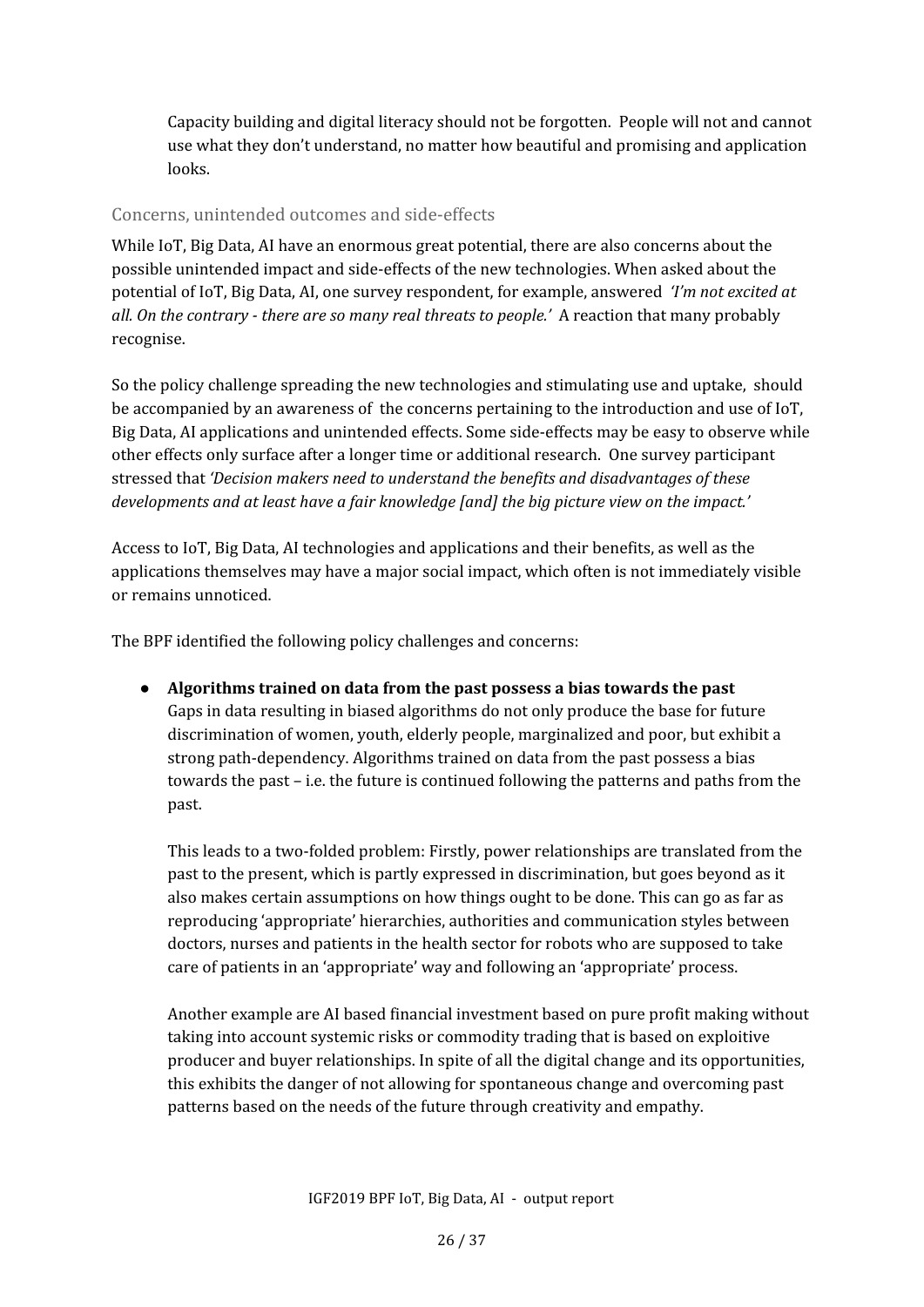Secondly, and depending on the decision-making power that is given to AI, basing its decision on past decisions, outcomes and actions, may lead to 'bad', inappropriate or even dangerous decisions and actions - taking into account that the context in which present and future decisions are embedded is not the same anymore as in the past. With digital change, interests, preferences and human needs and behaviours can be expected to change even more quickly. Decisions based on data from the past might not be very helpful anymore.

#### ● **Algorithms may reinforce views and biases of their developers**

Intelligent systems may reinforce discrimation as they reinforce the views and biases of their developers and are typical for the society or part of the world they live in.

'It is also becoming apparent that 'intelligent' systems can reinforce discrimination. Many algorithms have been shown to reflect the biases of their creators. (...) Gaps in the data on which algorithms are trained can likewise automate existing patterns of discrimination, as machine learning as only as good as the data that is fed to them.'<sup>20</sup>

#### **● Unequal access to the benefits of IoT, Big Data, AI**

'Both within the spaces where AI is being created, and in the logic of how AI systems are designed, the costs of bias, harassment, and discrimination are borne by the same people: genderminorities, people of color, and other under-represented groups. Similarly, the benefits of such systems, from profit to efficiency, accrue primarily to those already in positions of power, whoagain tend to be white, educated, and male. This is much more than an issue of one or two bad actors: it points to a systematic relationship between patterns of exclusion within the field of AI and the industry driving its production on the one hand, and the biases that manifest in the logics and application of AI technologies on the other.'<sup>21</sup>

#### **● Distribution of risks**

From the point of view of justice and self-determination, not only the equal access to new technologies should get discussed, but also the distribution of risks.

In general, new risks created by digital technologies should be taken more seriously – not only in view of increasing justified trust and uptake – but also with regards to taking precautionary measures to avoid them. This could also include a full or partial bans on certain technologies or certain purposes for which technologies are used, similarly as already done for certain weapons (e.g. biological and chemical weapons) and certain purposes (e.g. using arms to kill civilians or combatants who are not participating in hostilities anymore, for more details see international humanitarian law). In analogy, a ban on autonomous weapon systems should get discussed; same might also be the case for surveillance systems employed to control and repress citizens and their fundamental human rights, incl. civil and political freedoms of movement and expression.

 $^{20}$  The age of digital interdependence, UN-SG's High-level Panel on Digital Cooperation, 2019, p. 17

<sup>&</sup>lt;sup>21</sup> West, S.M., Whittaker, M. and Crawford, K. (2019). Discriminating Systems: Gender, Race and Power in AI. AI Now Institute, p7. Retrieved from https://ainowinstitute.org/ [discriminatingsystems.html](https://ainowinstitute.org/) .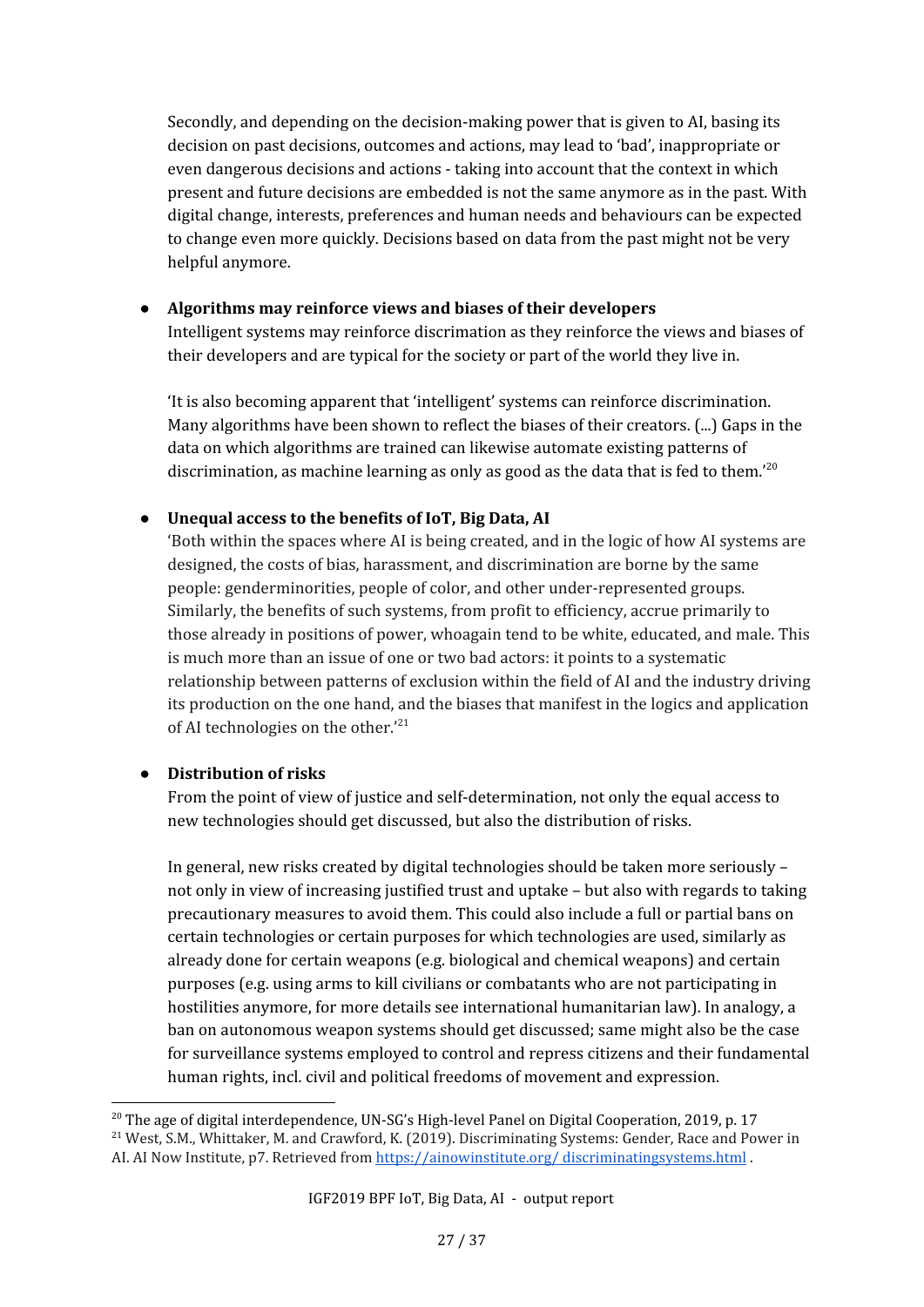What is more, marginalized groups (e.g. women, poor, ethnic and religious minorities) and people living in repressive government regimes might not have the same possibilities to opt out of certain technological applications as we have, plus do not have the same legal possibilities in case of violation of their rights (no guaranteed and equal access to justice in case their rights get violated by certain technological applications used by repressive government regimes or private corporations). IoT, Big Data and AI can, and are often used for violent purposes. What can, and should we do about it?

#### **● Ethics and Fundamental Rights**

Ethics and respect for Fundamental Rights need to be taken into account when exploring new applications of IoT, Big Data, AI and assessing their potential impact. This includes discussions on autonomy and self-determination in the use of digital technologies (what technologies do we want to use for what purpose and who decides), justice (access to technology, but also distribution of risks), or what technology means for human dignity (which is close to human rights, but goes a bit beyond, and for example includes the interactions between humans - machines).

The UN Human Rights Council Advisory Committee recently invited all stakeholders to report on 'how human rights opportunities, challenges and gaps arising from new and emerging digital technologies could be addressed.<sup>22</sup>

 $22$ 

[https://www.business-humanrights.org/en/un-human-rights-council-advisory-committee-invites-inputs](https://www.business-humanrights.org/en/un-human-rights-council-advisory-committee-invites-inputs-on-opportunities-challenges-of-new-emerging-digital-technologies-on-rights) [-on-opportunities-challenges-of-new-emerging-digital-technologies-on-rights](https://www.business-humanrights.org/en/un-human-rights-council-advisory-committee-invites-inputs-on-opportunities-challenges-of-new-emerging-digital-technologies-on-rights)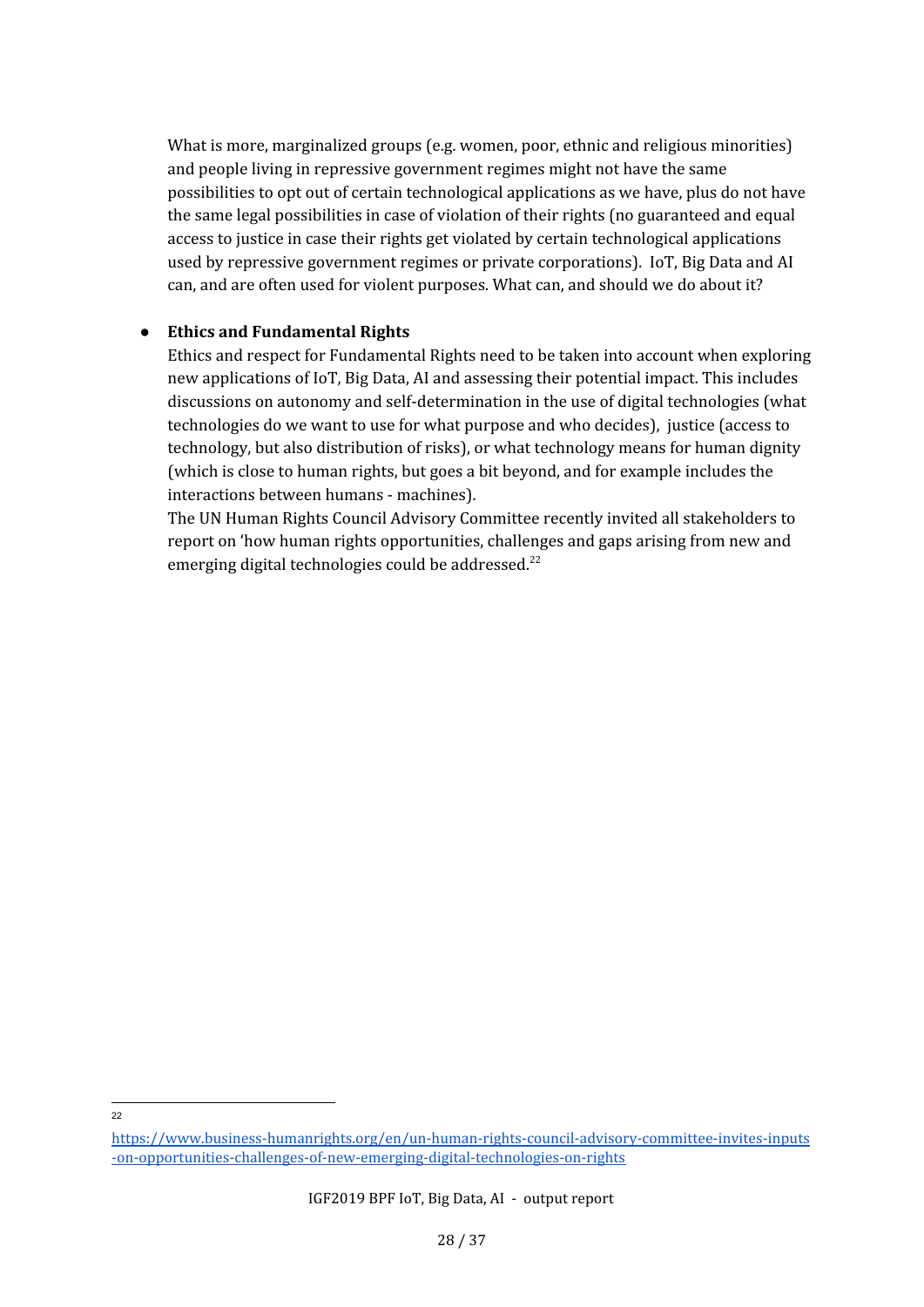#### <span id="page-28-0"></span>Best Practices to address Policy Challenge 2

The BPF collected the following examples of best practices and initiatives that are intended to stimulate the uptake and use of IoT, Big Data, AI and initiatives that aim to address the concerns about the side-effects and unintended results.

#### **● BPF Survey Feedback**

Survey: *In your area (geographical region, professional environment, stakeholder group, or field of specialisation), what are the key policies, and policy making-approaches directly or indirectly related to the use of IoT, Big Data, and AI?*

- My country is totally under-developed in Digital Laws, and people has no concern at all.
- Privacy / contract law / competition and consumer law (in EU region).
- The ethical initiative on AI promoted by UNESCO, the Council of Europe working group on algorithms, the initiatives announced by French and German government on A.I.
- A lot of talk, not very specific. Especially AI is badly defined. I do not see a clear difference between Big Data and AI. Big Data is useless until combined with machine learning, which is an approach to AI. what's important in AI is the relative autonomy in the system's decision making (which is enabled by ML applied to BD).
- Asia-Pacific countries are crazy to have Smart Cities. They must be using a lot of data analysis, IoT devices connection and AI deployment in Smart City development solution.
- The IoT creates distinctive challenges to privacy, many that go beyond the information privacy problems that currently exist. Abundant of this stems from integrating devices into our environments without consciously using them. This is becoming more prevalent in consumer devices, like tracking devices for phones and cars as well as smart televisions. Voice recognition or vision features being integrated that can endlessly listen to conversations or watch for activity and selectively transmit that information to a cloud service for process, that generally includes a third party. Gathering of this information exposes legal and regulatory challenges facing information protection and privacy law.
- No policies at the moment and business minded people can make use of the situation knowing there is nothing in place to assist as guidance.
- My Government is in the process of developing a Smart Barbados, I am not too sure how far this has gone and if training is really done to update everyone.
- Afrinic expert group.
- These are new areas. Asian governments have some guidelines but little experience in forming and reinforcing industry standards.

#### ● **National strategies and action plans to stimulate the use of IoT, Big Data, AI**

In many countries and regions governments, sometimes in close cooperation with other stakeholders have developed strategies and action plans to support the development and uptake of IoT, Big Data, AI. For example:

- German Strategy for Artificial Intelligence [https://towardsdatascience.com/ai-made-in-germany-the-german-strategy-for](https://towardsdatascience.com/ai-made-in-germany-the-german-strategy-for-artificial-intelligence-e86e552b39b6)[artificial-intelligence-e86e552b39b6](https://towardsdatascience.com/ai-made-in-germany-the-german-strategy-for-artificial-intelligence-e86e552b39b6)
- Italian Strategy for Artificial Intelligence [https://www.mise.gov.it/images/stories/documenti/Strategia-Nazionale-Intelli](https://www.mise.gov.it/images/stories/documenti/Strategia-Nazionale-Intelligenza-Artificiale-Bozza-Consultazione.pdf) [genza-Artificiale-Bozza-Consultazione.pdf](https://www.mise.gov.it/images/stories/documenti/Strategia-Nazionale-Intelligenza-Artificiale-Bozza-Consultazione.pdf)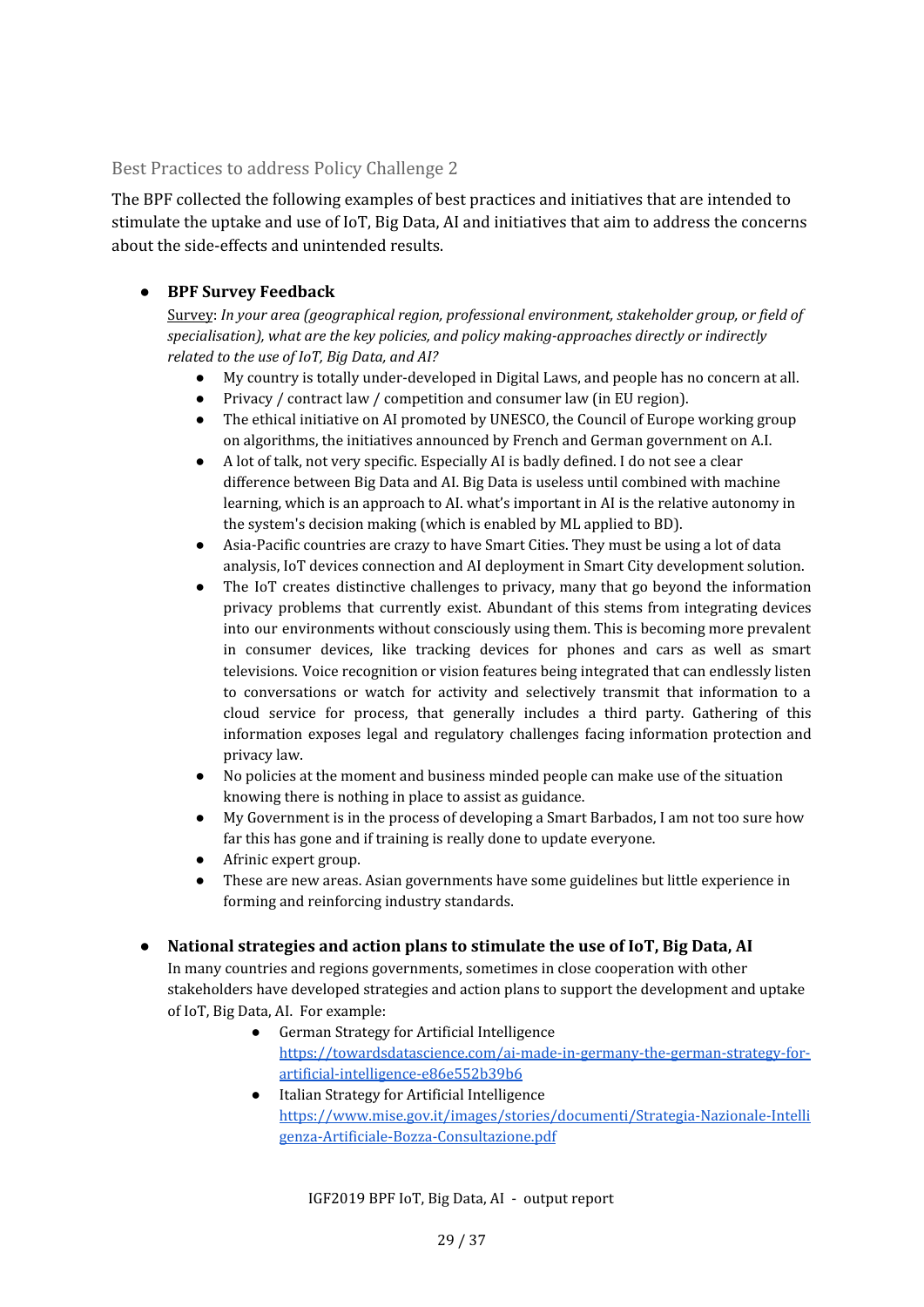#### **● IoT Large Scale Pilots Programme**

The EU-funded IoT Large-Scale Pilots Programme (LSP) comprises comprises a total of seven innovation consortia (5 LSPs and 2 Communication Support Actions), working hand in hand to foster the uptake of Internet of Things (IoT) in industrial sectors in Europe and beyond within the European IoT Pilot working group. By addressing both societal and industrial challenges through IoT, the LSP seeks to improve the competitiveness of Europe at the global level, while increasing the quality of life of its citizens.

<https://www.iof2020.eu/about/large-scale-pilot-programme>

#### **● CLAIRE - pan-European Confederation of Laboratories for Artificial Intelligence Research in Europe**

CLAIRE is an initiative by the European AI community that seeks to strengthen European excellence in AI research and innovation. To achieve this, CLAIRE proposes the establishment of a pan-European Confederation of Laboratories for Artificial Intelligence Research, a network of Centres of Excellence in AI, strategically located throughout Europe, and a new, central facility that will promote new and existing talent and provide a focal point for exchange and interaction of researchers at all stages of their careers, across all areas of AI. [https://claire-ai.org](https://claire-ai.org/)

#### **● Recommendations for Addressing Bias and Discrimination in AI Systems (AI Now Institute) 23**

- Remedying bias in AI systems is almost impossible when these systems are opaque. Transparency is essential, and begins with tracking and publicizing where AI systems are used, and for what purpose.
- Rigorous testing should be required across the lifecycle of AI systems in sensitive domains. Pre-release trials, independent auditing, and ongoing monitoring are necessary to test for bias, discrimination, and other harms.
- The field of research on bias and fairness needs to go beyond technical debiasing to include a wider social analysis of how AI is used in context. This necessitates including a wider range of disciplinary expertise.
- The methods for addressing bias and discrimination in AI need to expand to include assessments of whether certain systems should be designed at all, based on a thorough risk assessment.

<https://ainowinstitute.org/discriminatingsystems.pdf>

#### **● IEEE Global Initiative on Ethics of Autonomous and Intelligent Systems**

Within the framework of the IEEE Global Initiative on Ethics of Autonomous and Intelligent Systems eight high-level General Principles of Ethically Aligned Design were discussed. The ethical and values-based design, development, and implementation of autonomous and intelligent systems should be guided by the following General Principles:

- 1. Human Rights
	- A/IS shall be created and operated to respect, promote, and protect internationally recognized human rights.

<sup>&</sup>lt;sup>23</sup> West, S.M., Whittaker, M. and Crawford, K. (2019). Discriminating Systems: Gender, Race and Power in AI. AI Now Institute, p4. Retrieved from https://ainowinstitute.org/ [discriminatingsystems.html](https://ainowinstitute.org/) .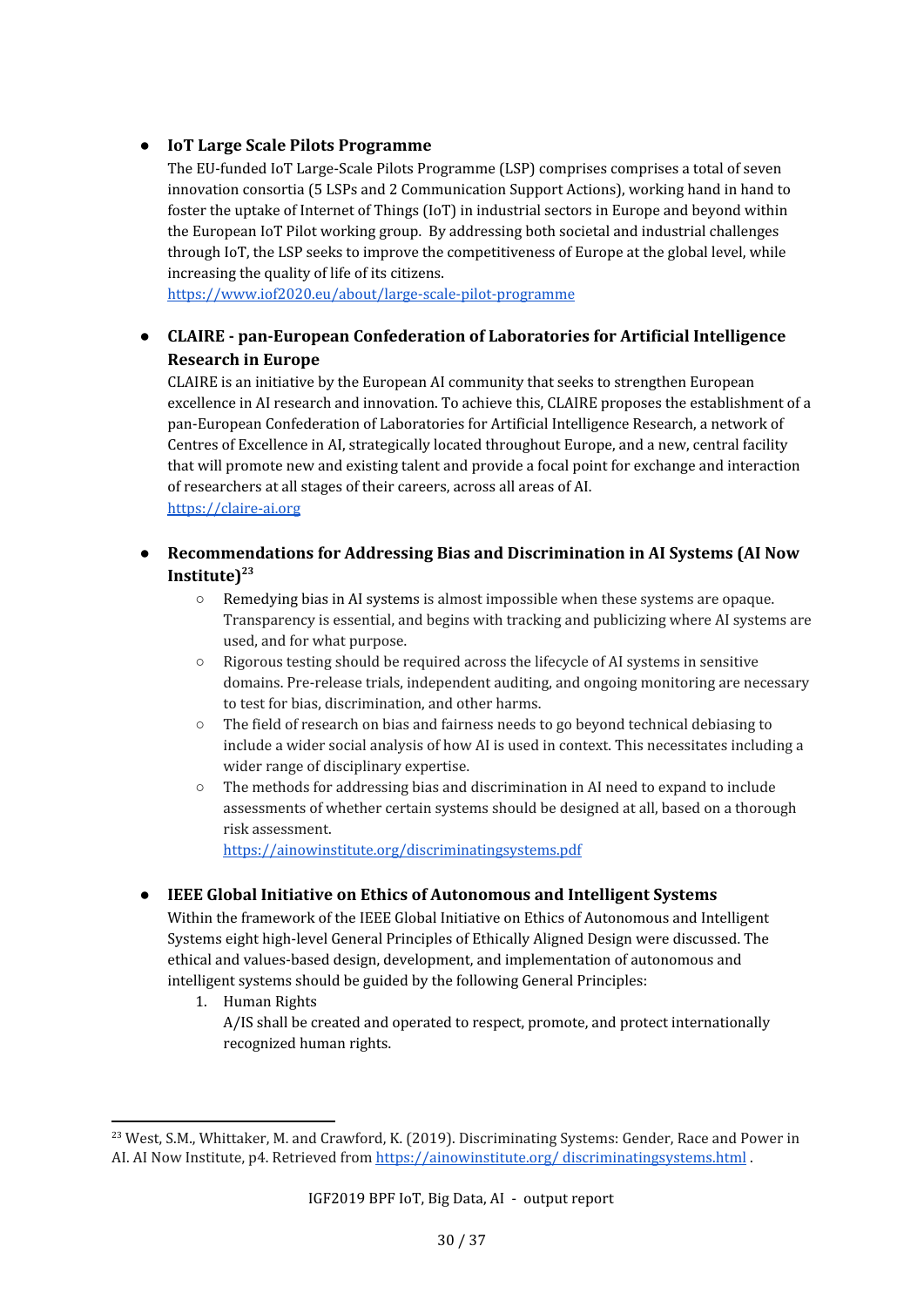2. Well-being

A/IS creators shall adopt increased human well-being as a primary success criterion for development.

- 3. Data Agency A/IS creators shall empower individuals with the ability to access and securely share their data, to maintain people's capacity to have control over their identity.
- 4. Effectiveness A/IS creators and operators shall provide evidence of the effectiveness and fitness for purpose of A/IS.
- 5. Transparency The basis of a particular A/IS decision should always be discoverable.
- 6. Accountability A/IS shall be created and operated to provide an unambiguous rationale for all decisions made.
- 7. Awareness of Misuse A/IS creators shall guard against all potential misuses and risks of A/IS in operation.
- 8. Competence A/IS creators shall specify and operators shall adhere to the knowledge and skill required for safe and effective operation. [https://ethicsinaction.ieee.org](https://ethicsinaction.ieee.org/) <https://standards.ieee.org/industry-connections/ec/autonomous-systems.html>
- **UNESCO - Steering AI for Knowledge Societies: A ROAM Perspective**

<https://en.unesco.org/news/unesco-advocated-roam-principles-steering-ai-knowledge-societies> https://en.unesco.org/system/files/unesco-steering ai for knowledge societies.pdf

**● UN Human Rights Council Advisory Committee -**

In July 2019, the UN Human Rights Council adopted a resolution entitled, "New and [emerging](https://ap.ohchr.org/documents/dpage_e.aspx?si=A/HRC/41/L.14) digital [technologies](https://ap.ohchr.org/documents/dpage_e.aspx?si=A/HRC/41/L.14) and human rights". In this resolution, the Council requested that the Advisory Committee prepare a report on the possible impacts, opportunities and challenges of new and emerging digital technologies with regard to the promotion and protection of human rights and to present the report to the Council at its forty-seventh session**. 24**

24

[https://www.business-humanrights.org/en/un-human-rights-council-advisory-committee-invites-inputs](https://www.business-humanrights.org/en/un-human-rights-council-advisory-committee-invites-inputs-on-opportunities-challenges-of-new-emerging-digital-technologies-on-rights) [-on-opportunities-challenges-of-new-emerging-digital-technologies-on-rights](https://www.business-humanrights.org/en/un-human-rights-council-advisory-committee-invites-inputs-on-opportunities-challenges-of-new-emerging-digital-technologies-on-rights)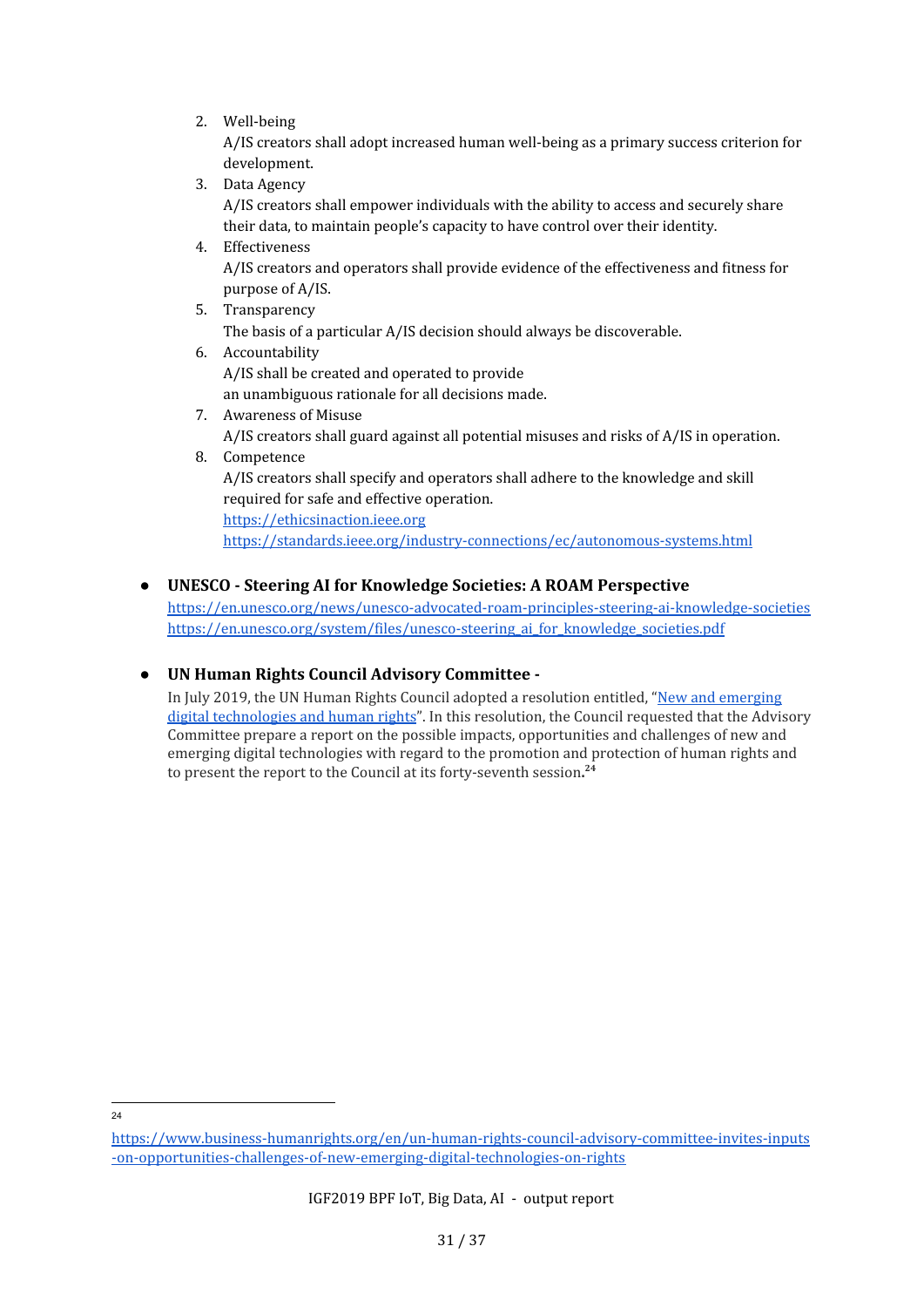### <span id="page-31-0"></span>**Policy Challenge 3 - The collection and use of data generated, collected and analysed by IoT, Big Data, AI applications.**

#### <span id="page-31-1"></span>Introduction

The increase of computing power makes that unseen quantities of data can be analysed in ever shorter time and at lower cost. The growth of the internet, the polarity of social platforms, and the roll-out of the IoT make that enormous quantities of data are generated. This data, often combined data from different sources, are analysed using AI technologies to gain insight, draft conclusions and take decisions. One step further, systems based on AI technology are fed with large amounts date to train them in machine learning and automated decision making.

There's a wide range of policy issues and concerns directly linked to the collection, management, and use of data in an IoT, Big Data, AI context. The BPF is focussing on data generated by or collected via the internet, however many of the considerations, issues and best practices related to the collection and use of data for AI, machine learning and automated decision making processes are expected to be relevant regardless of whether the data is collected off- or online.

In this section the BPF explores some of the most pressing challenges that frequently come up when discussing the collection, use and governance of data used in the context of IoT, Big Data, AI applications.

Quote: "*(...) computers and systems, only do what they have been programmed to do. Extending this to the future of AI, it can be said that systems of Artificial Intelligence and learning in general, are equipped to make decisions, that are dependent on the rules that they have been provided, the data that they have been provided, and the quality of that data.*" 25

<sup>&</sup>lt;sup>25</sup> Comninos A., Konzett M, (2018), FABRICS, Emerging AI Readiness, p. 15/16.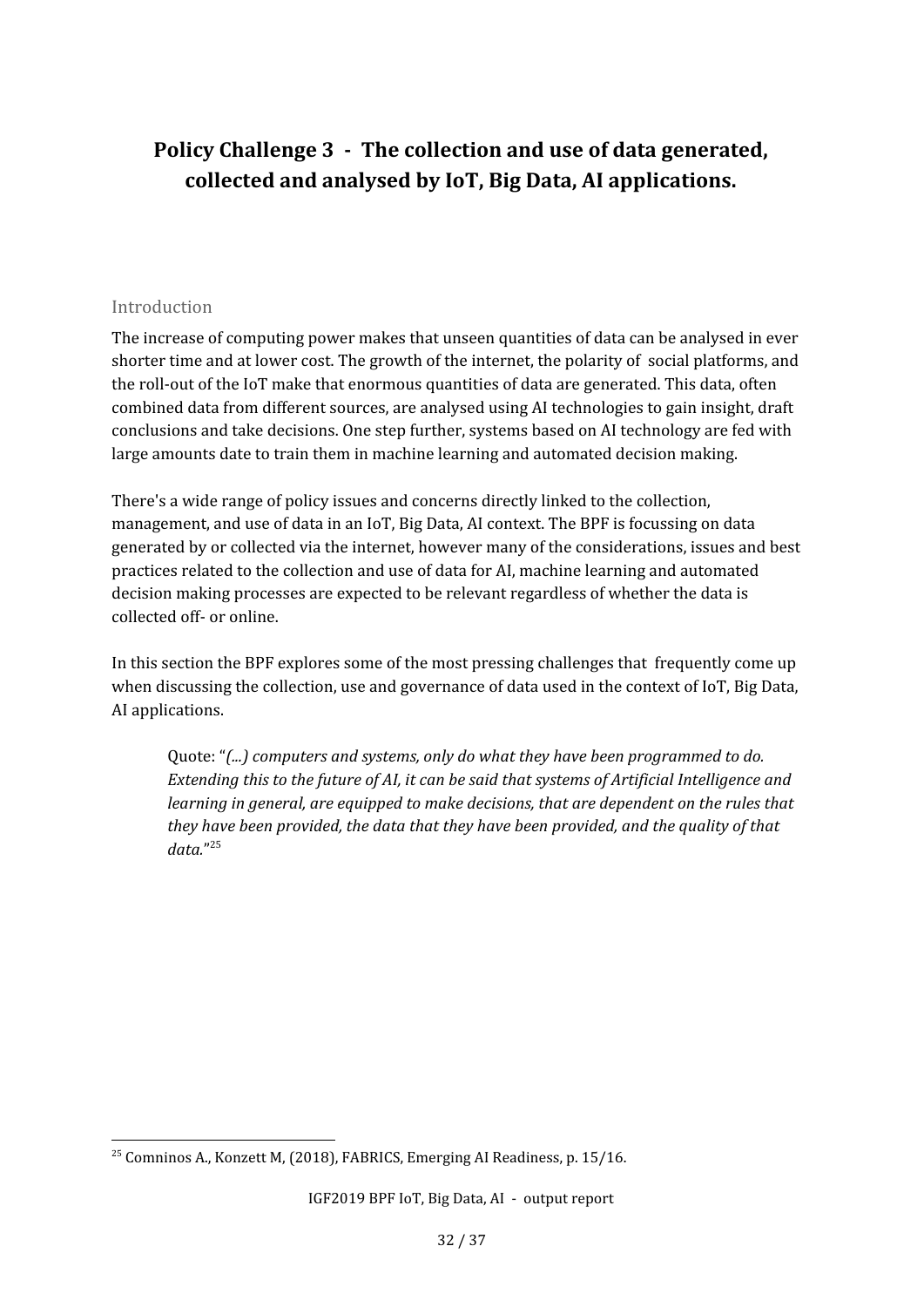#### <span id="page-32-0"></span>Policy issues, questions and considerations

#### **● Data quality**

While large amounts of data are essential for the training of AI systems<sup>26</sup>, this doesn't mean that more data is automatically better or that the system with the most data is automatically the best system. It is a challenge for companies, governments and civil society foster the collection of high-quality datasets so that machine learning systems are trained using accurate and representative data.

Incomplete, inaccurate, or biased data can lead to wrong conclusions and wrong of less optimal decisions. For example, when a facial recognition algorithm trained on a set that contains only faces of white men it will have trouble recognising any other kind of face. When an evaluation function is trained with data based on historical decisions any past bias will be learned by the algorithm. For example, mortgage loan algorithms may copy the historic decisions of human loan officers or hiring algorithms can manifest existing sexsim. 27

#### **● Impact of legislation on data quality and accuracy**

Existing legislation intended to increase privacy (e.g. GDPR, right to be forgotten, copyright) may impact the data quality and, for example, make it more difficult to check the representativeness of a dataset.

#### **● Respecting Privacy**

Collecting and analysing data may conflict with privacy considerations. Personal data and information on a person's online behaviour may be collected without the user being aware and different data sets can be combined to allow data profiling.

Can data be collected whilst respecting privacy? How can personally identifiable information be removed and data disaggregated in an age of machine learning and

Bruce Scheier, James Waldo, 'AI Can Thrive in Open Societies', FP, 13 June 2019, <https://foreignpolicy.com/2019/06/13/ai-can-thrive-in-open-societies/>

<sup>&</sup>lt;sup>26</sup> Accessible explanation of how machine learning / AI training works: "Current machine learning techniques aren't all that sophisticated. All modern AI systems follow the same basic methods. Using lots of computing power, different machine learning models are tried, altered, and tried again. These systems use a large amount of data (the training set) and an evaluation function to distinguish between those models and variations that work well and those that work less well. After trying a lot of models and variations, the system picks the one that works best. This iterative improvement continues even after the system has been fielded and is in use.

So, for example, a deep learning system trying to do facial recognition will have multiple layers (hence the notion of "deep") trying to do different parts of the facial recognition task. One layer will try to find features in the raw data of a picture that will help find a face, such as changes in color that will indicate an edge. The next layer might try to combine these lower layers into features like shapes, looking for round shapes inside of ovals that indicate eyes on a face. The different layers will try different features and will be compared by the evaluation function until the one that is able to give the best results is found, in a process that is only slightly more refined than trial and error."

<sup>&</sup>lt;sup>27</sup> Bruce Scheier, James Waldo, 'AI Can Thrive in Open Societies', FP, 13 June 2019, <https://foreignpolicy.com/2019/06/13/ai-can-thrive-in-open-societies/>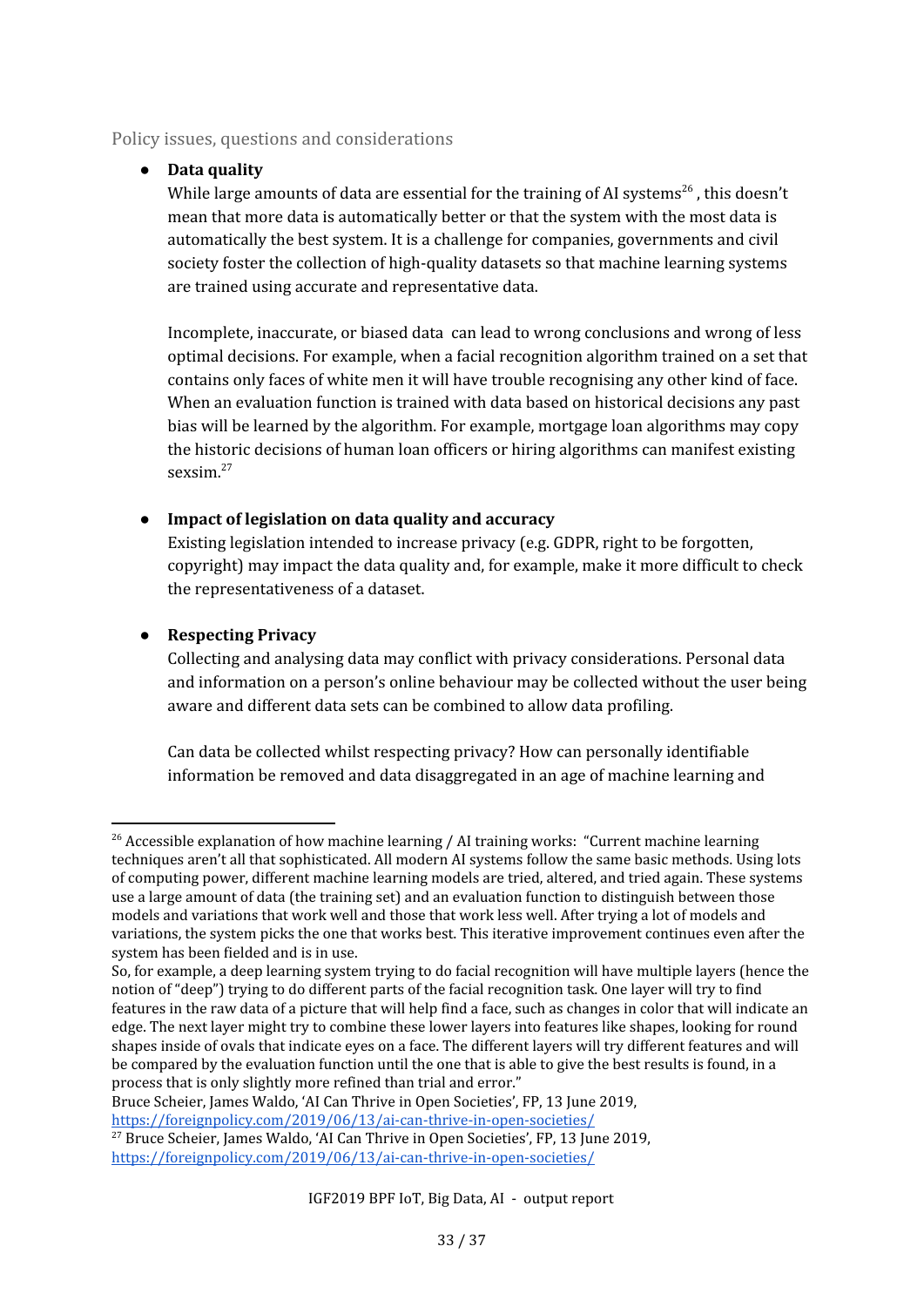increasingly accessible compute power? Are traditional methods of doing this rendered vulnerable?

The UN SG's High-level Panel on Digital Cooperation calls for 'clear and transparent standards that will enable greater interoperability of data in ways that protect privacy while enabling data to flow for commercial, research and government purpose, and supporting innovation to achieve SDGs. Such standards should prevent data collection going beyond intended use, limit re-identification of individuals via datasets, and give individuals meaningful control over how their personal data is shared.' 28

#### **● Data ownership**

'Expanded access to data could be ideal for all countries. However, the data originates with individual people. Their data individually and collectively is being used and will in the future be used in many instances for commercial purposes, and consequently has value. People should be able to share in the wealth that is created from their data. They should be compensated for this use.'<sup>29</sup>

#### **● Data availability and digital " data" divides**

'Today a few large corporations are favoured, as they are the best positioned to collect and process vast quantities of data from ecommerce, digital assistants and other sources. Several countries also have inherent advantages due to their sizeable populations, with vast pools of collectable data about many facets of life, from driving behaviours to cell phone use to internet browsing. This leads to an imbalance of power and wealth, caused by information being in the hands of the few, which gives them the opportunity to use these large volumes of data to draw meaningful inferences and achieve economies of scale.' 30

#### **● Data sharing, free flow of data**

Concerns are mounting that valuable reservoirs of information will increasingly be confined within national borders, a phenomenon known as data localization.<sup>31</sup>

<https://www.weforum.org/agenda/2019/06/data-exchanges-digital-ai-artificial-intelligence/> <sup>30</sup> Murat Sönmez, 'How data exchanges can level the digital playing field', WEFORUM, 2019,

 $^{28}$  The age of digital interdependence, UN-SG's High-level Panel on Digital Cooperation, 2019, p. 31 <sup>29</sup> Murat Sönmez, 'How data exchanges can level the digital playing field', WEFORUM, 2019,

<https://www.weforum.org/agenda/2019/06/data-exchanges-digital-ai-artificial-intelligence/> <sup>31</sup> Masumi Koizumi, 'Japan's pitch for free data flows 'with trust' faces uphill battle at the G20 amid 'splinternet' fears', Japan Times, 2019,

[https://www.japantimes.co.jp/news/2019/06/27/business/tech/japans-pitch-free-data-flows-trust-faces](https://www.japantimes.co.jp/news/2019/06/27/business/tech/japans-pitch-free-data-flows-trust-faces-uphill-battle-g20-amid-splinternet-fears)[uphill-battle-g20-amid-splinternet-fears](https://www.japantimes.co.jp/news/2019/06/27/business/tech/japans-pitch-free-data-flows-trust-faces-uphill-battle-g20-amid-splinternet-fears)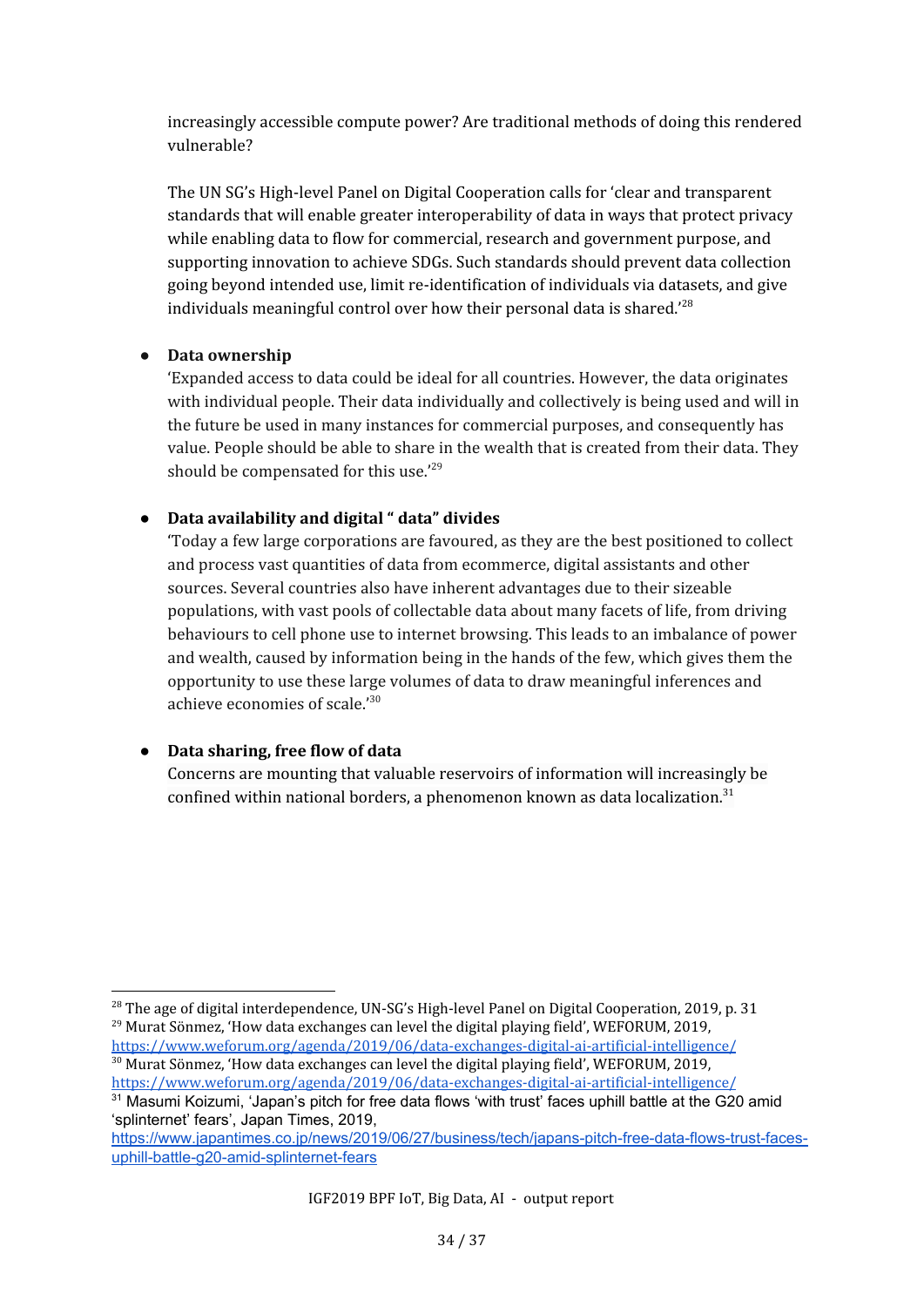<span id="page-34-0"></span>Best Practices to address Policy Challenge 3

The BPF collected the following best practice examples to address policy considerations pertaining to the collection and use of Internet generated data.

**● Council of Europe - Guidelines on Artificial Intelligence and Data Protection (January 2019)**

The Guidelines on Artificial Intelligence and Data Protection published by the Consultative Committee of the Convention for the Protection of Personal Data (Convention 108) aim to assist policy makers, artificial intelligence developers, manufacturers and service providers in ensuring that AI applications do not undermine the human dignity and the human rights and fundamental freedoms with regard to data protection.

<https://rm.coe.int/guidelines-on-artificial-intelligence-and-data-protection/168091f9d8> [https://www.coe.int/en/web/artificial-intelligence/-/new-guidelines-on-artificial-intelligence-a](https://www.coe.int/en/web/artificial-intelligence/-/new-guidelines-on-artificial-intelligence-and-data-protection) [nd-data-protection](https://www.coe.int/en/web/artificial-intelligence/-/new-guidelines-on-artificial-intelligence-and-data-protection)

**● Council of Europe - Guidelines on the protection of individuals with regard to the processing of personal data in a world of Big Data (January 2017)**

The 2017 Guidelines on the protection of individuals with regard to the processing of personal data in a world of Big Data provides a set of principles and guidelines pertaining to (1) Ethical and socially aware use of data; (2) Preventive policies and risk-assessment; (3) Purpose limitations and transparency; (4) By-design approach; (5) Consent; (6) Anonymisation; (7) Role of the human intervention in Big Data-supported decisions; (8) Open Data; and (9) Education. <https://rm.coe.int/t-pd-2017-1-bigdataguidelines-en/16806f06d0>

#### ● **Big Data UN Global Working Group**

The UN Global Working Group on Big Data for Official Statistics is chartered

- (a) To provide a strategic vision, direction and coordination for a global program on big date for official statistics, including for indicators of the post-2015 development agenda;
- (b) To promote practical use of big data sources, including cross-border data, while building on existing precedents and finding solutions for the many existing challenges , including:
	- Methodological issues, covering quality concerns and data analytics,
	- Legal and other issues in respect of access to data sources,
	- Privacy issues, in particular those relevant to the use and re-use of data, datalinking, and re-identification,
	- Security, information technology issues and management of data, including advanced means of data dissemination, assessment of cloud computing and storage, and cost-benefit analysis,
- (c) To also promote capacity building, training and sharing of experience;
- (d) To foster communication and advocacy of the use of big data for policy applications, especially for the monitoring of the post-2015 development agenda;

(e) To build public trust in the use of big data for official statistics.

<https://unstats.un.org/bigdata/>

Terms of [reference](https://unstats.un.org/bigdata/documents/Terms%20of%20Reference%20-%20UN%20Global%20Working%20Group%20on%20BigData.pdf) and mandate (.pdf) of the Global Working Group on Big Data for Official **Statistics**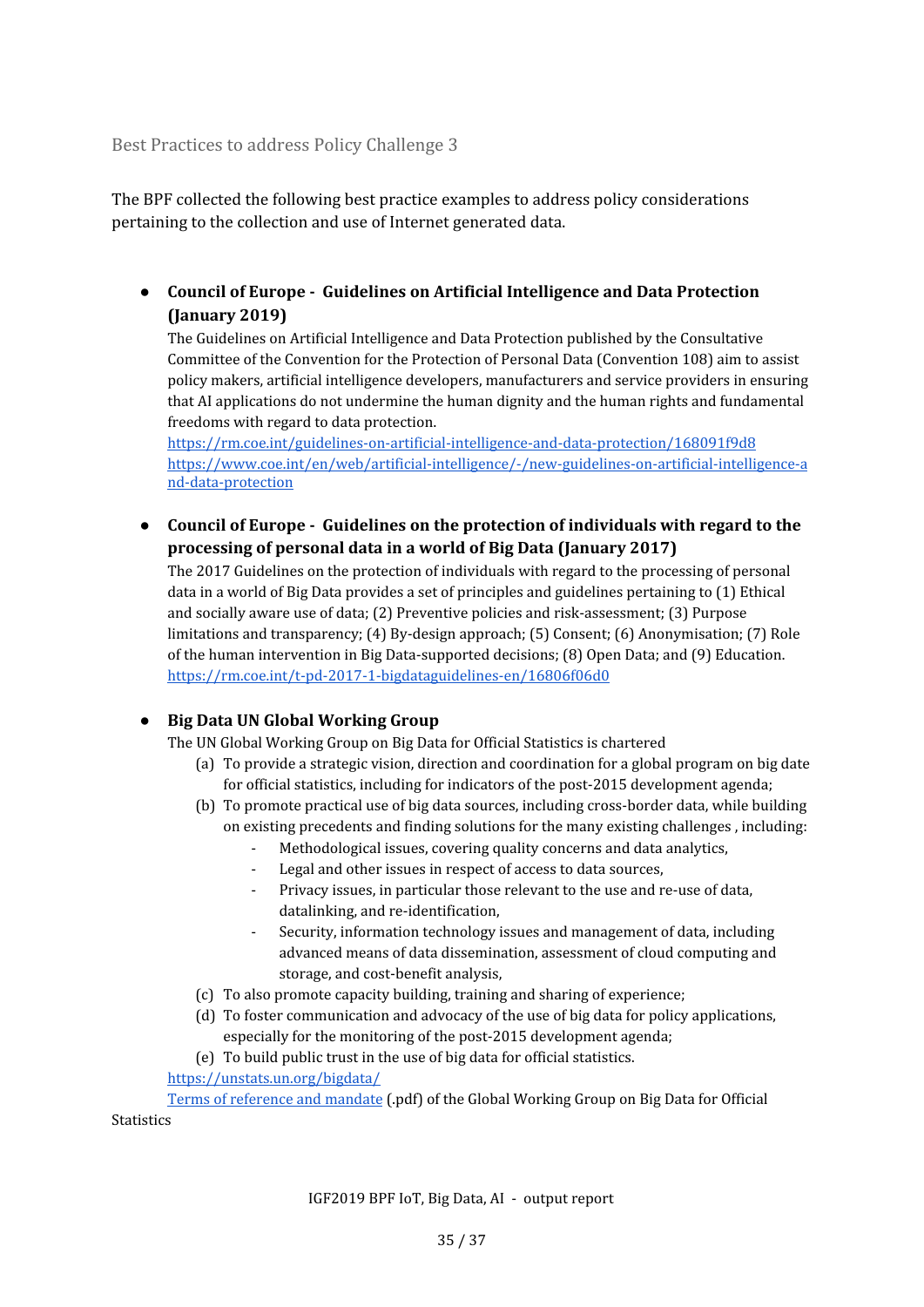#### **● G20 - Statement on free flow of data**

The G20 ministers, in June 2019, in a statement released after a ministerial meeting on trade and the digital economy in Tsukuba, Ibaraki Prefecture, ahead of the Osaka summit, endorsed the vision that a set of international rules enabling the free movement of data across borders is desirable "In order to build trust and facilitate the free flow of data, it is necessary that legal frameworks both domestic and international should be respected.

[https://www.japantimes.co.jp/news/2019/06/27/business/tech/japans-pitch-free-data-flows-t](https://www.japantimes.co.jp/news/2019/06/27/business/tech/japans-pitch-free-data-flows-trust-faces-uphill-battle-g20-amid-splinternet-fears) [rust-faces-uphill-battle-g20-amid-splinternet-fears](https://www.japantimes.co.jp/news/2019/06/27/business/tech/japans-pitch-free-data-flows-trust-faces-uphill-battle-g20-amid-splinternet-fears)